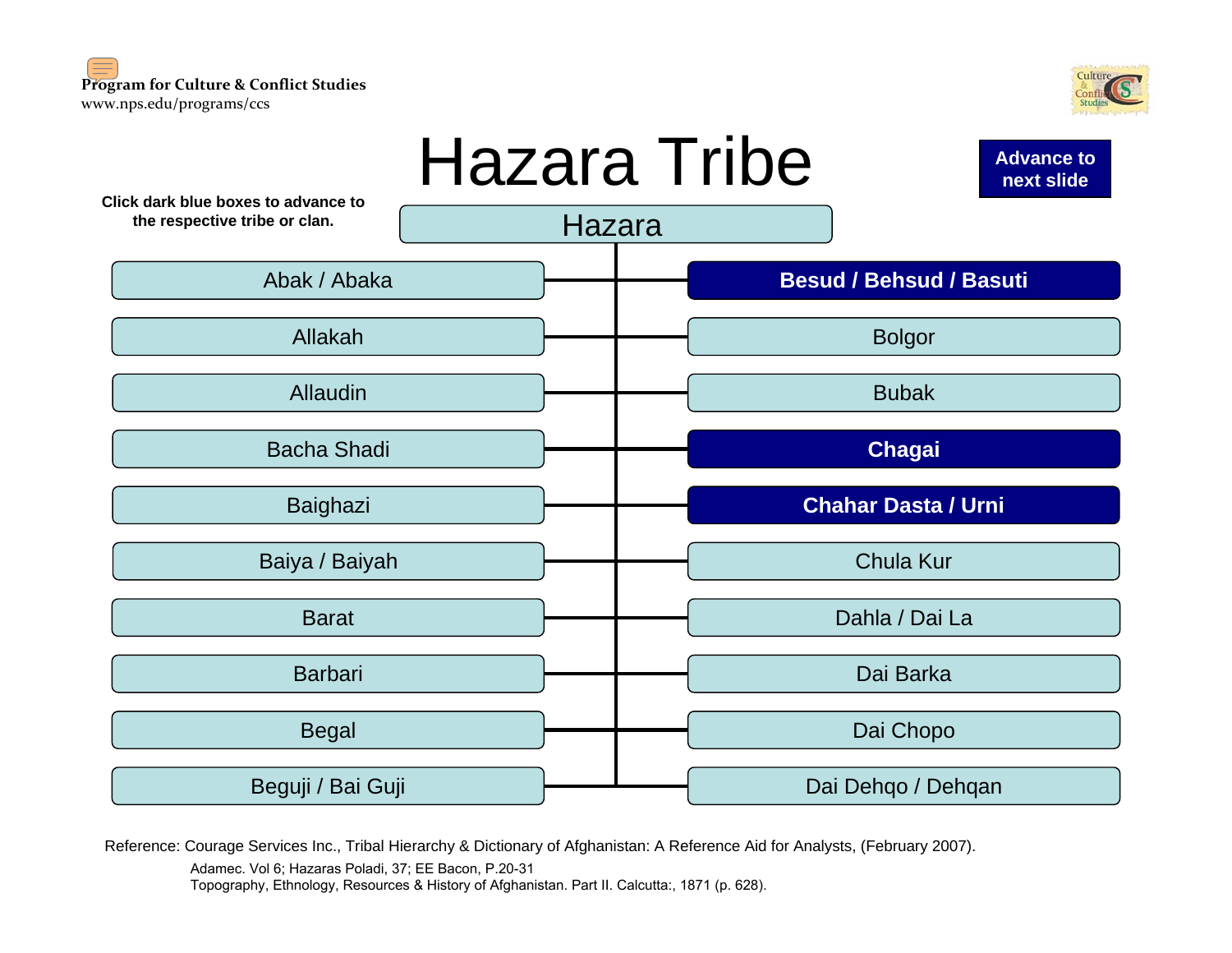<span id="page-1-0"></span>www.nps.edu/programs/ccs





Reference: Courage Services Inc., Tribal Hierarchy & Dictionary of Afghanistan: A Reference Aid for Analysts, (February 2007).

Adamec. Vol 6; Hazaras Poladi, 37; EE Bacon, P.20-31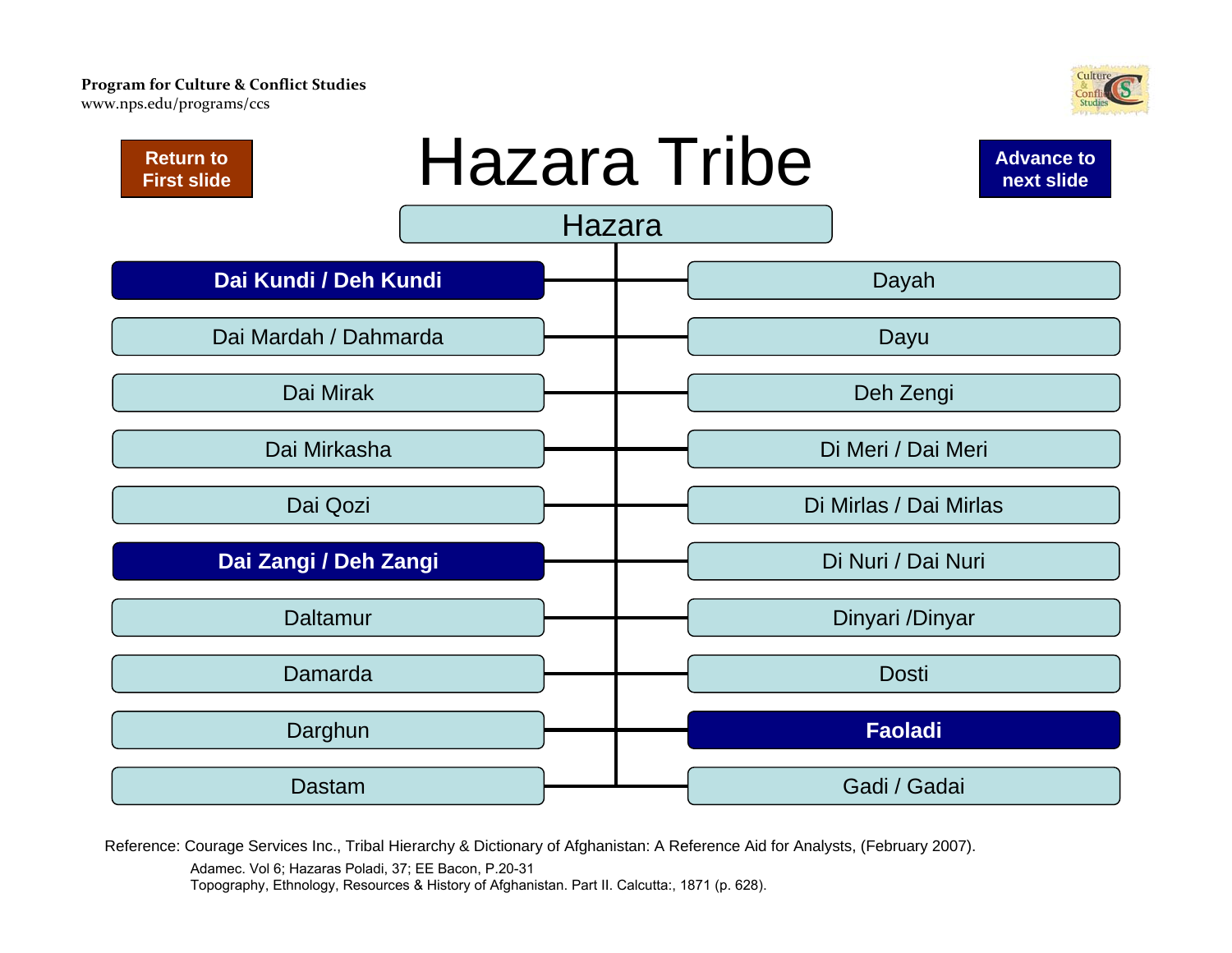<span id="page-2-0"></span>www.nps.edu/programs/ccs





Reference: Courage Services Inc., Tribal Hierarchy & Dictionary of Afghanistan: A Reference Aid for Analysts, (February 2007).

Adamec. Vol 6; Hazaras Poladi, 37; EE Bacon, P.20-31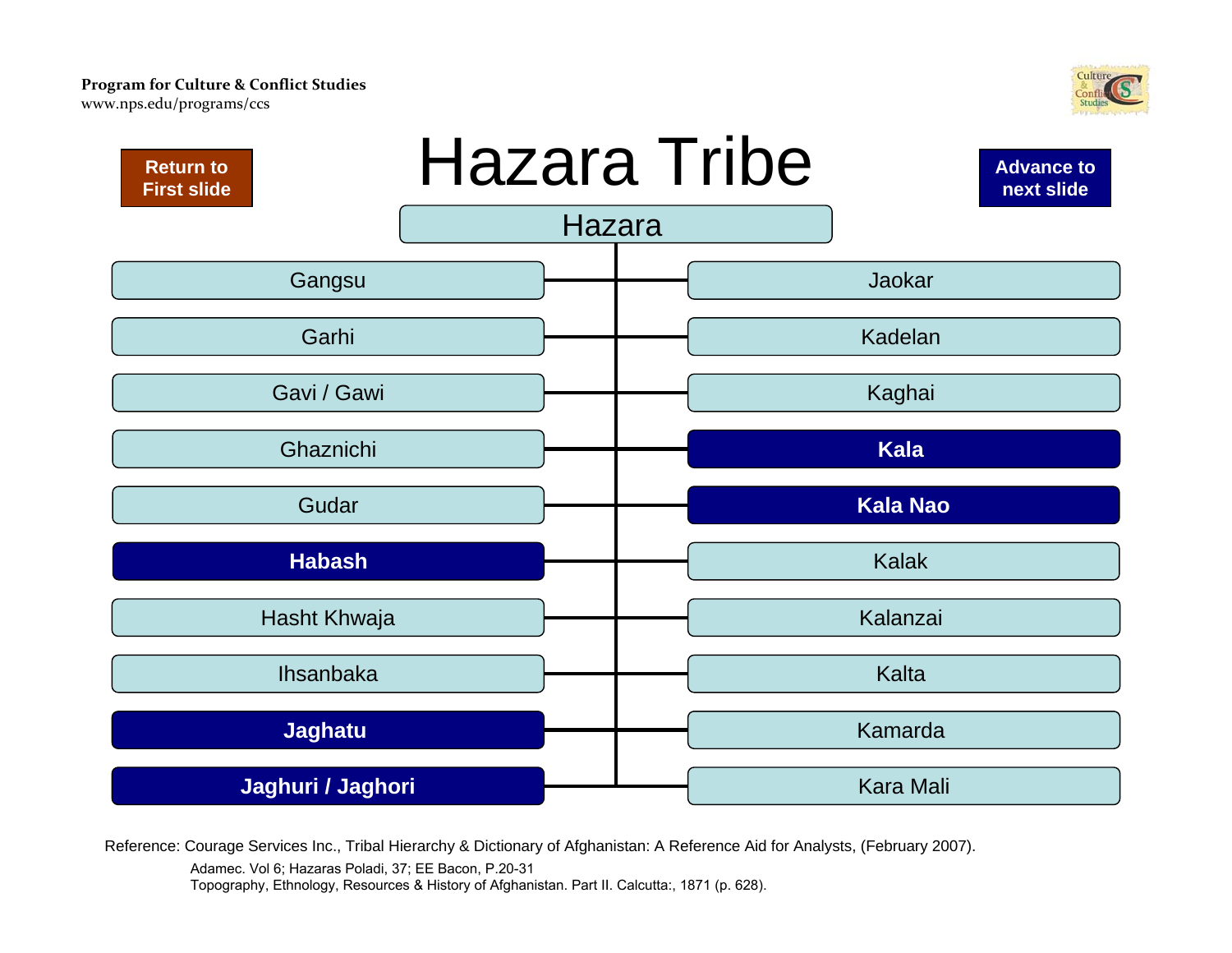<span id="page-3-0"></span>www.nps.edu/programs/ccs





Reference: Courage Services Inc., Tribal Hierarchy & Dictionary of Afghanistan: A Reference Aid for Analysts, (February 2007).

Adamec. Vol 6; Hazaras Poladi, 37; EE Bacon, P.20-31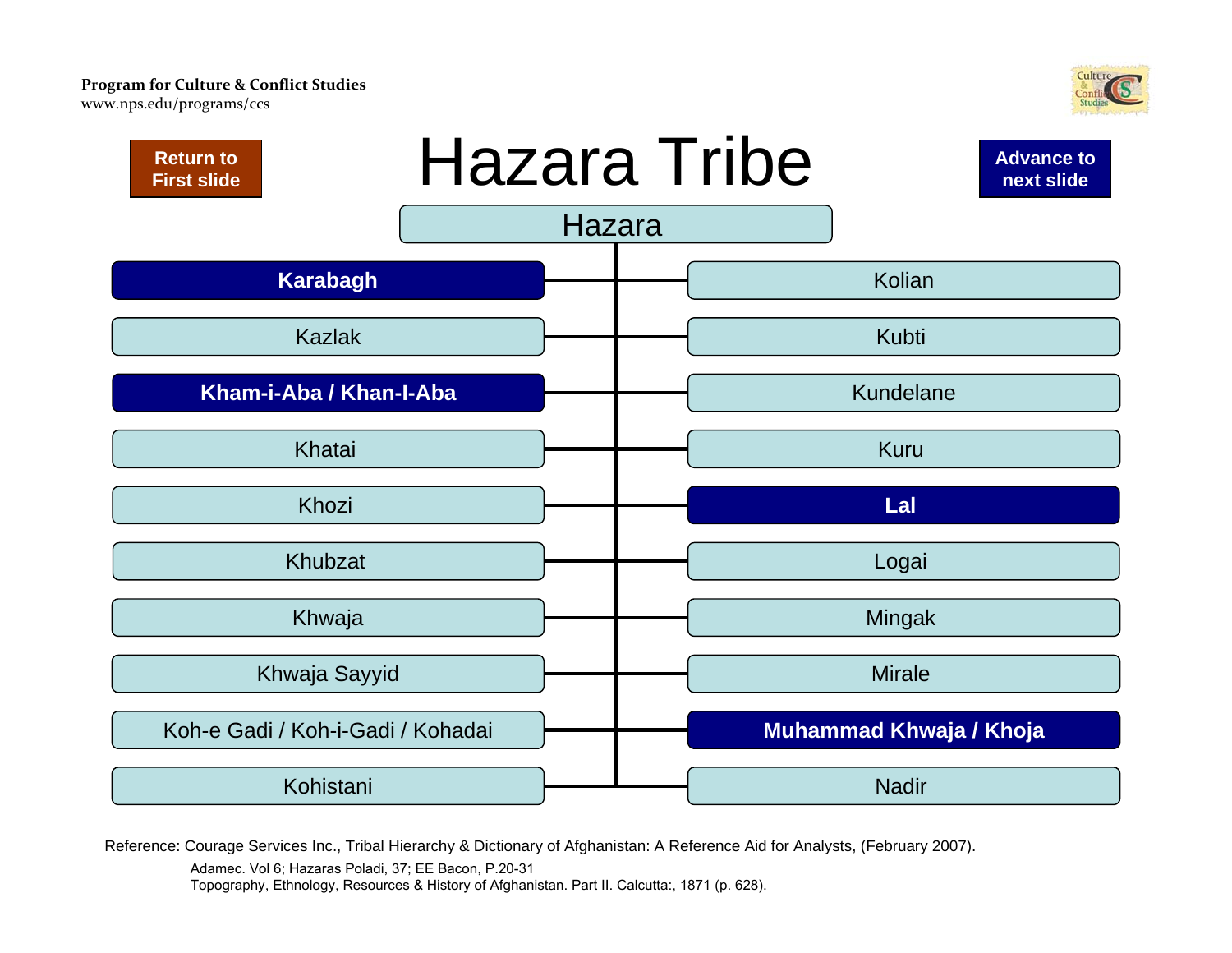<span id="page-4-0"></span>www.nps.edu/programs/ccs





Reference: Courage Services Inc., Tribal Hierarchy & Dictionary of Afghanistan: A Reference Aid for Analysts, (February 2007).

Adamec. Vol 6; Hazaras Poladi, 37; EE Bacon, P.20-31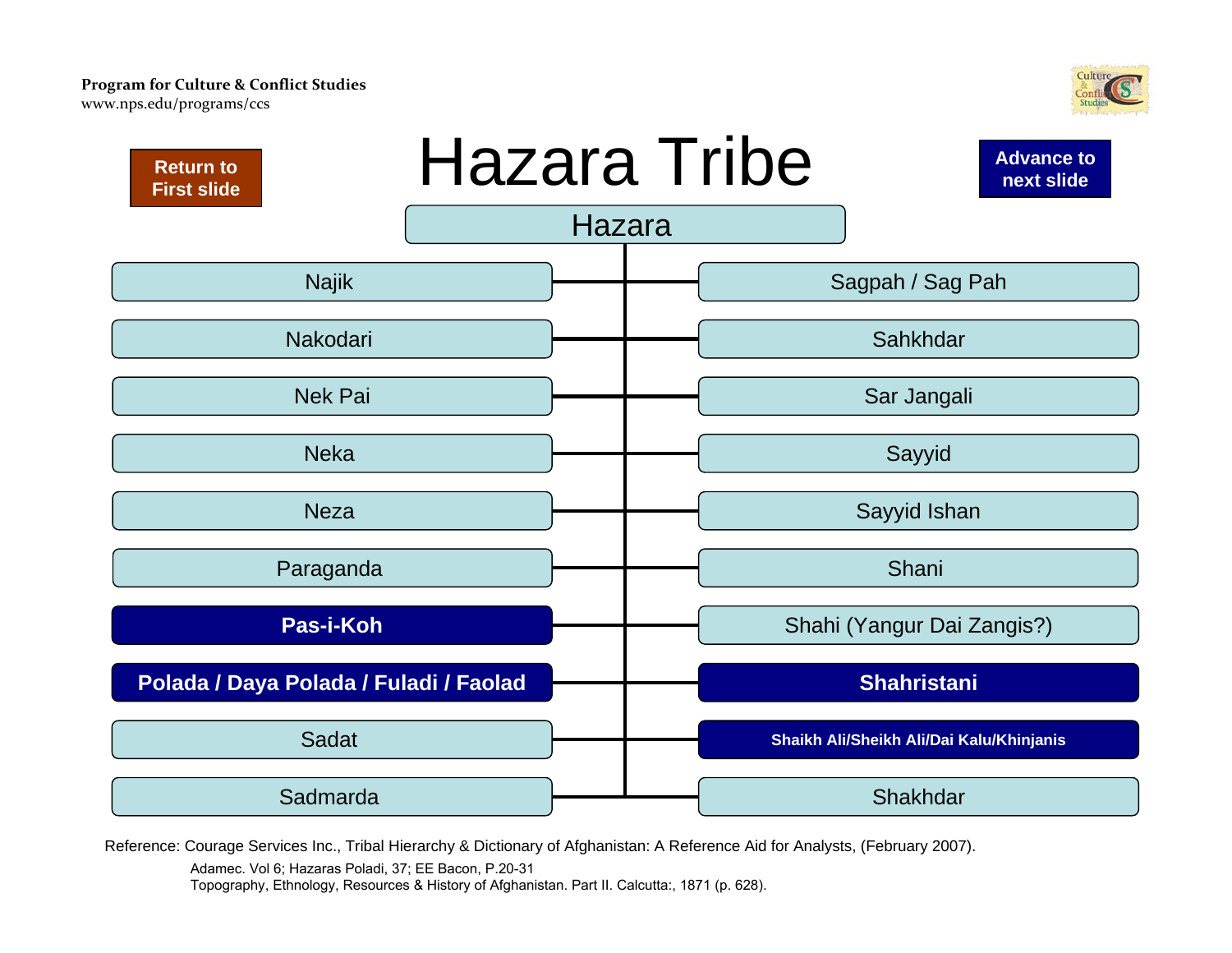<span id="page-5-0"></span>www.nps.e[du/programs/ccs](http://www.nps.edu/Programs/CCS)





Reference: Courage Services Inc., Tribal Hierarchy & Dictionary of Afghanistan: A Reference Aid for Analysts, (February 2007).

Adamec. Vol 6; Hazaras Poladi, 37; EE Bacon, P.20-31 Topography, Ethnology, Resources & History of Afghanistan. Part II. Calcutta:, 1871 (p. 628).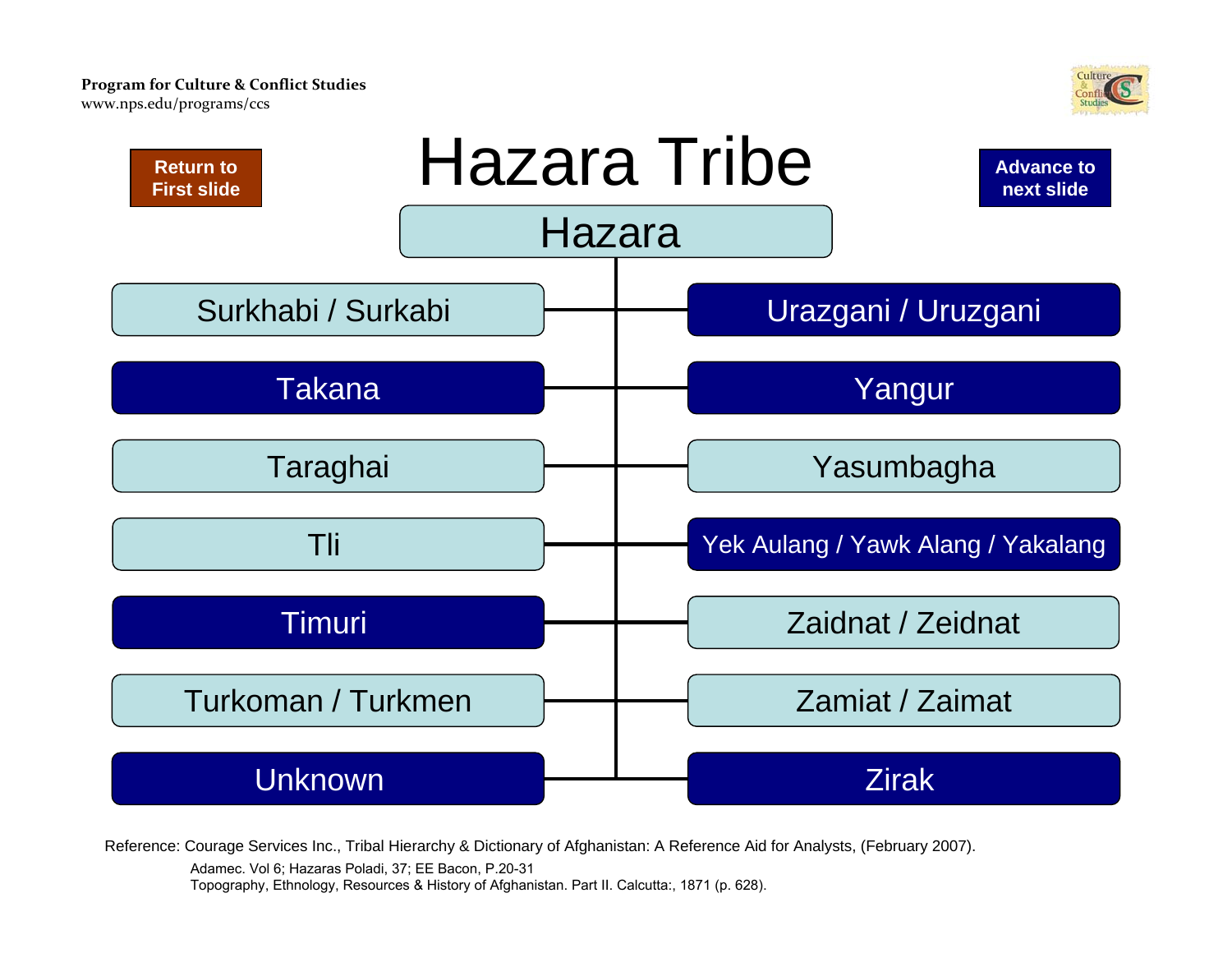<span id="page-6-0"></span>www.nps.e[du/programs/ccs](http://www.nps.edu/Programs/CCS)



Reference: Courage Services Inc., Tribal Hierarchy & Dictionary of Afghanistan: A Reference Aid for Analysts, (February 2007).

Adamec. Vol 6; Hazaras Poladi, 37; EE Bacon, P.20-31

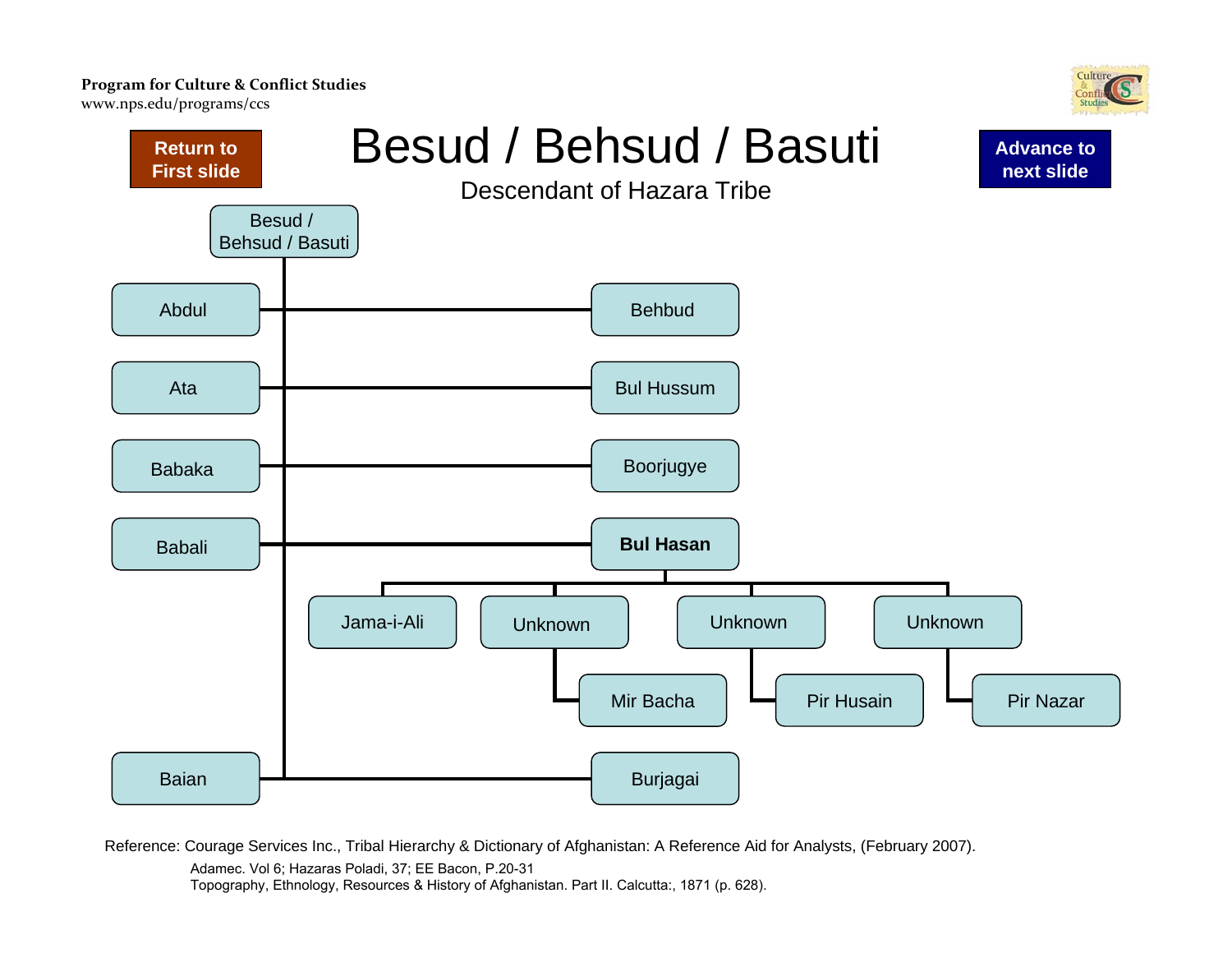<span id="page-7-0"></span>www.nps.e[du/programs/ccs](http://www.nps.edu/Programs/CCS)





Reference: Courage Services Inc., Tribal Hierarchy & Dictionary of Afghanistan: A Reference Aid for Analysts, (February 2007). Adamec. Vol 6; Hazaras Poladi, 37; EE Bacon, P.20-31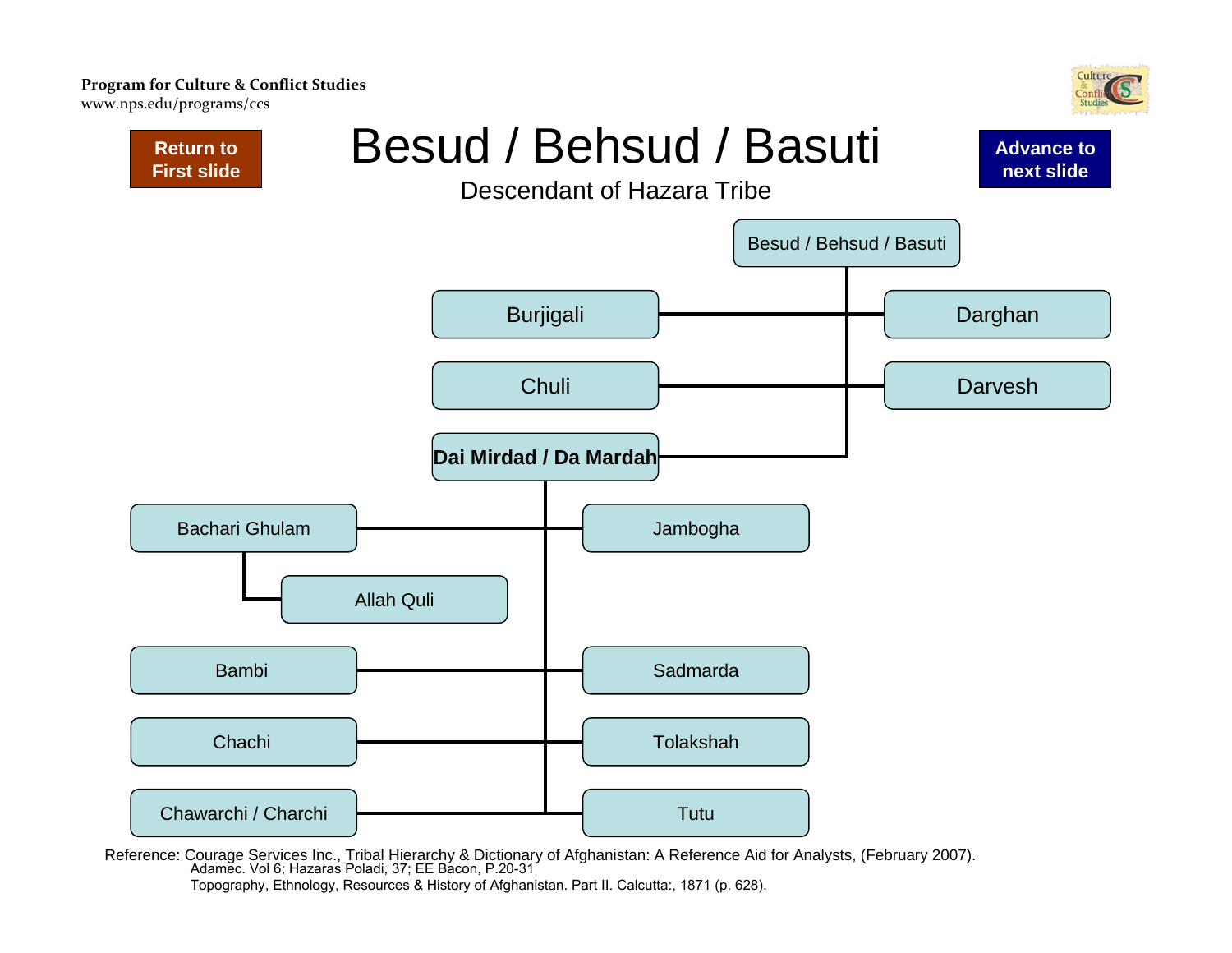<span id="page-8-0"></span>www.nps.e[du/programs/ccs](http://www.nps.edu/Programs/CCS)





Reference: **Counage Sercioeszae**s **Friaal Hierarchy & Dictionar**y of Afghanistan: A Reference Aid for Analysts, (February 2007). Topography, Ethnology, Resources & History of Afghanistan. Part II. Calcutta:, 1871 (p. 628).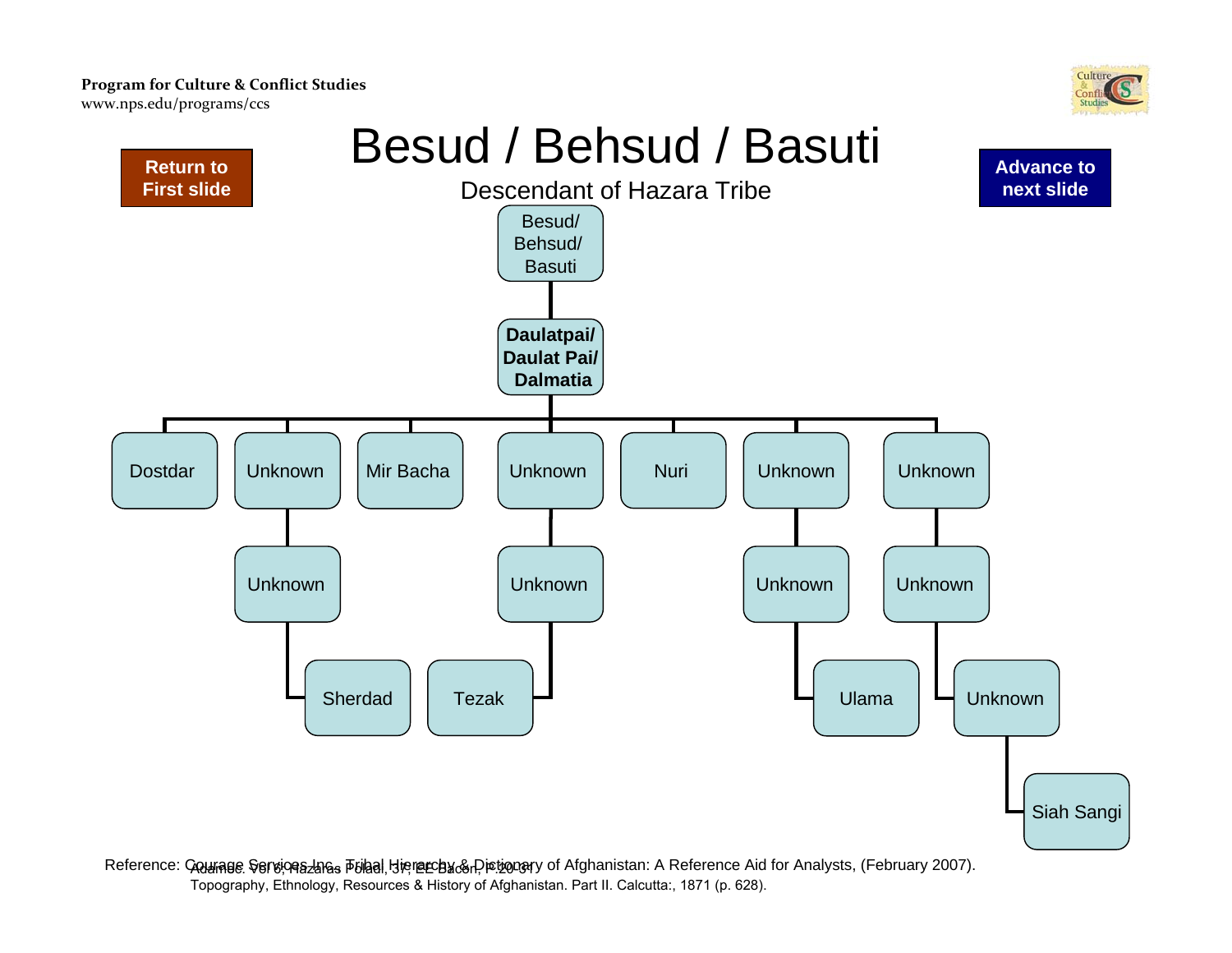<span id="page-9-0"></span>www.nps.e[du/programs/ccs](http://www.nps.edu/Programs/CCS)





Reference: Courage Services Inc., Tribal Hierarchy & Dictionary of Afghanistan: A Reference Aid for Analysts, (February 2007).

Adamec. Vol 6; Hazaras Poladi, 37; EE Bacon, P.20-31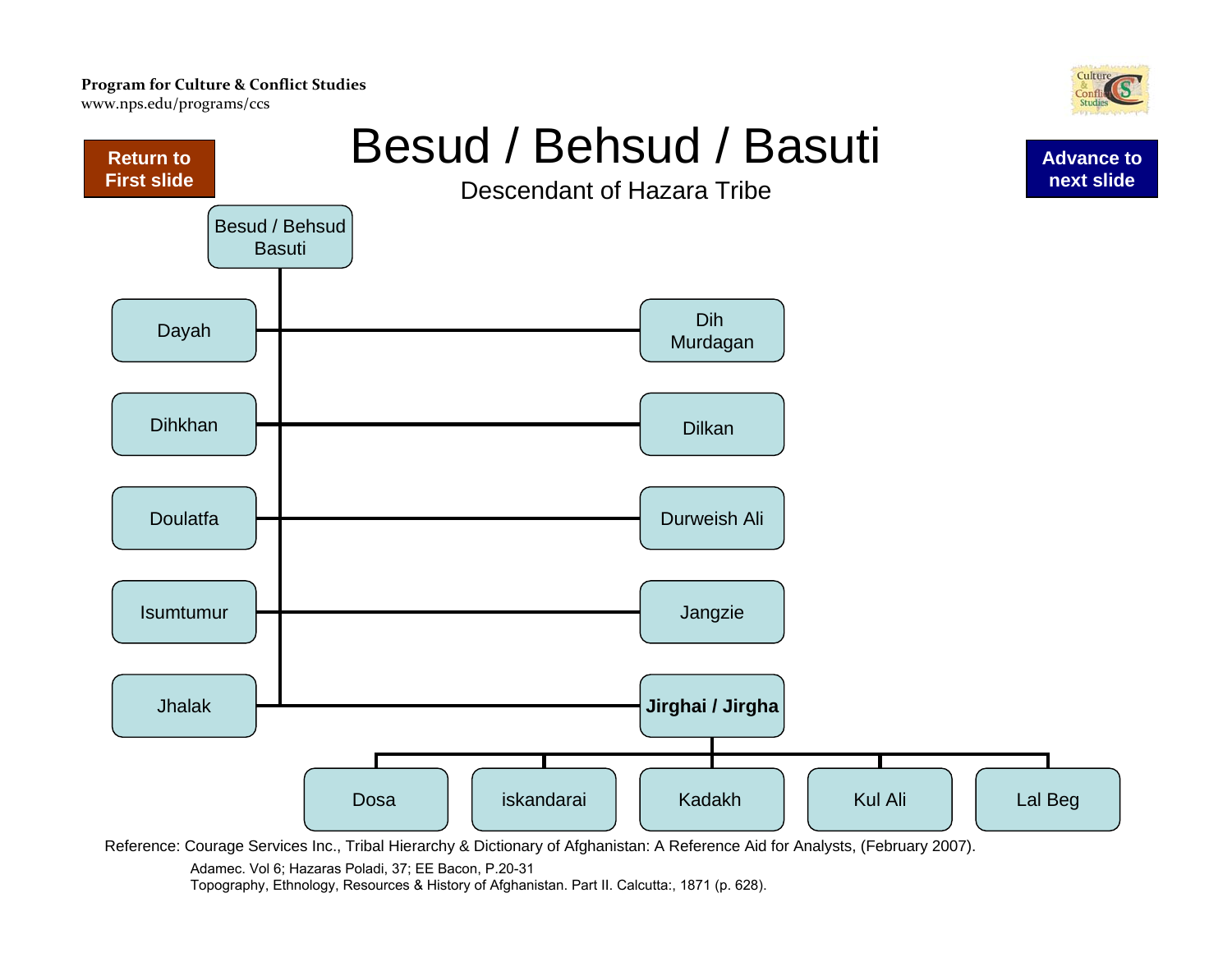<span id="page-10-0"></span>**Program for Culture & Conflict Studies** www.nps.e[du/programs/ccs](http://www.nps.edu/Programs/CCS)





Reference: Courage Services Inc., Tribal Hierarchy & Dictionary of Afghanistan: A Reference Aid for Analysts, (February 2007).

Adamec. Vol 6; Hazaras Poladi, 37; EE Bacon, P.20-31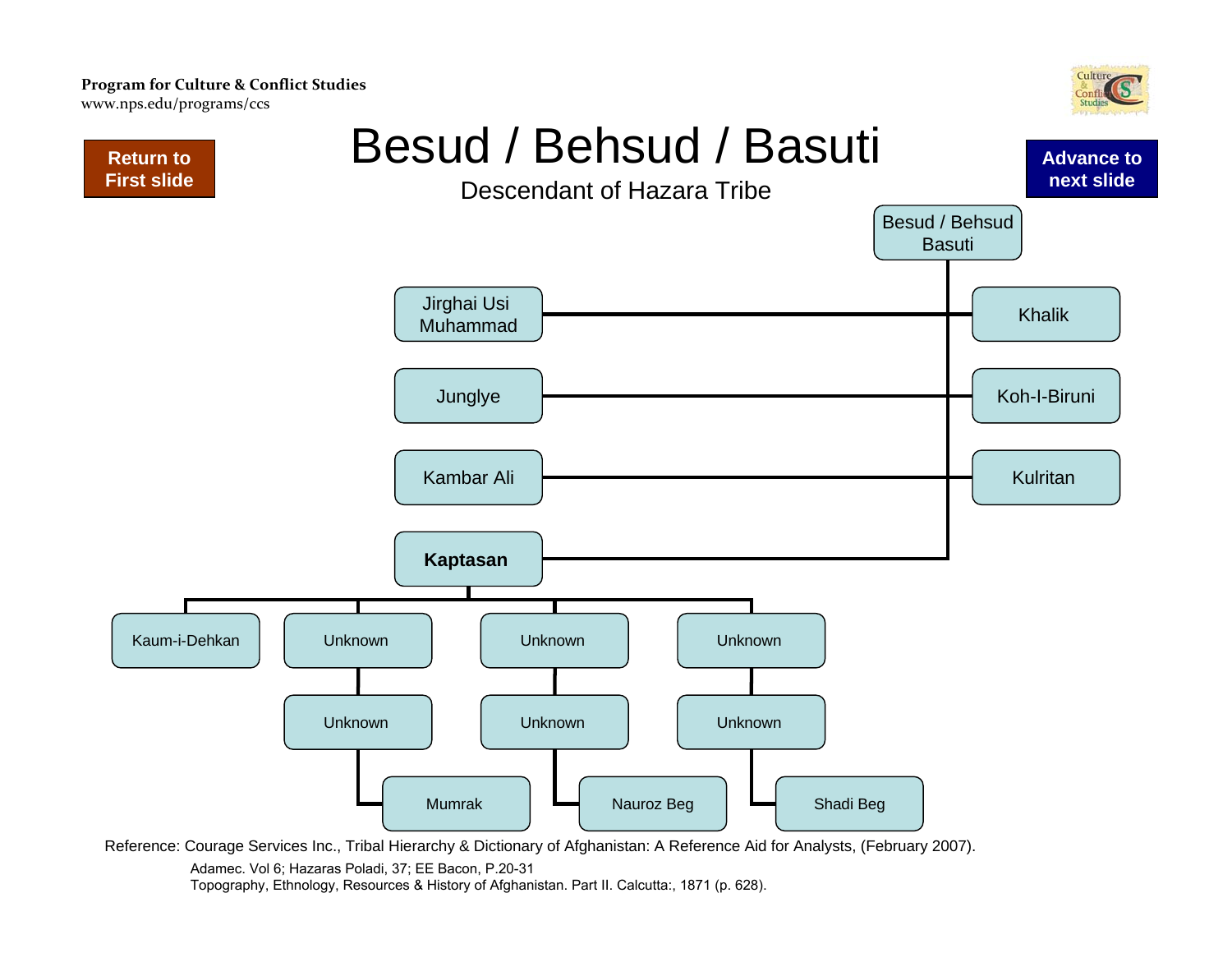<span id="page-11-0"></span>www.nps.e[du/programs/ccs](http://www.nps.edu/Programs/CCS)

**Return to [First slide](#page-0-0)**

### Besud / Behsud / Basuti

Descendant of Hazara Tribe

Besud / Behsud / Basuti



Reference: Courage Services Inc., Tribal Hierarchy & Dictionary of Afghanistan: A Reference Aid for Analysts, (February 2007).

Adamec. Vol 6; Hazaras Poladi, 37; EE Bacon, P.20-31

Topography, Ethnology, Resources & History of Afghanistan. Part II. Calcutta:, 1871 (p. 628).



**[Advance to](#page-12-0) next slide**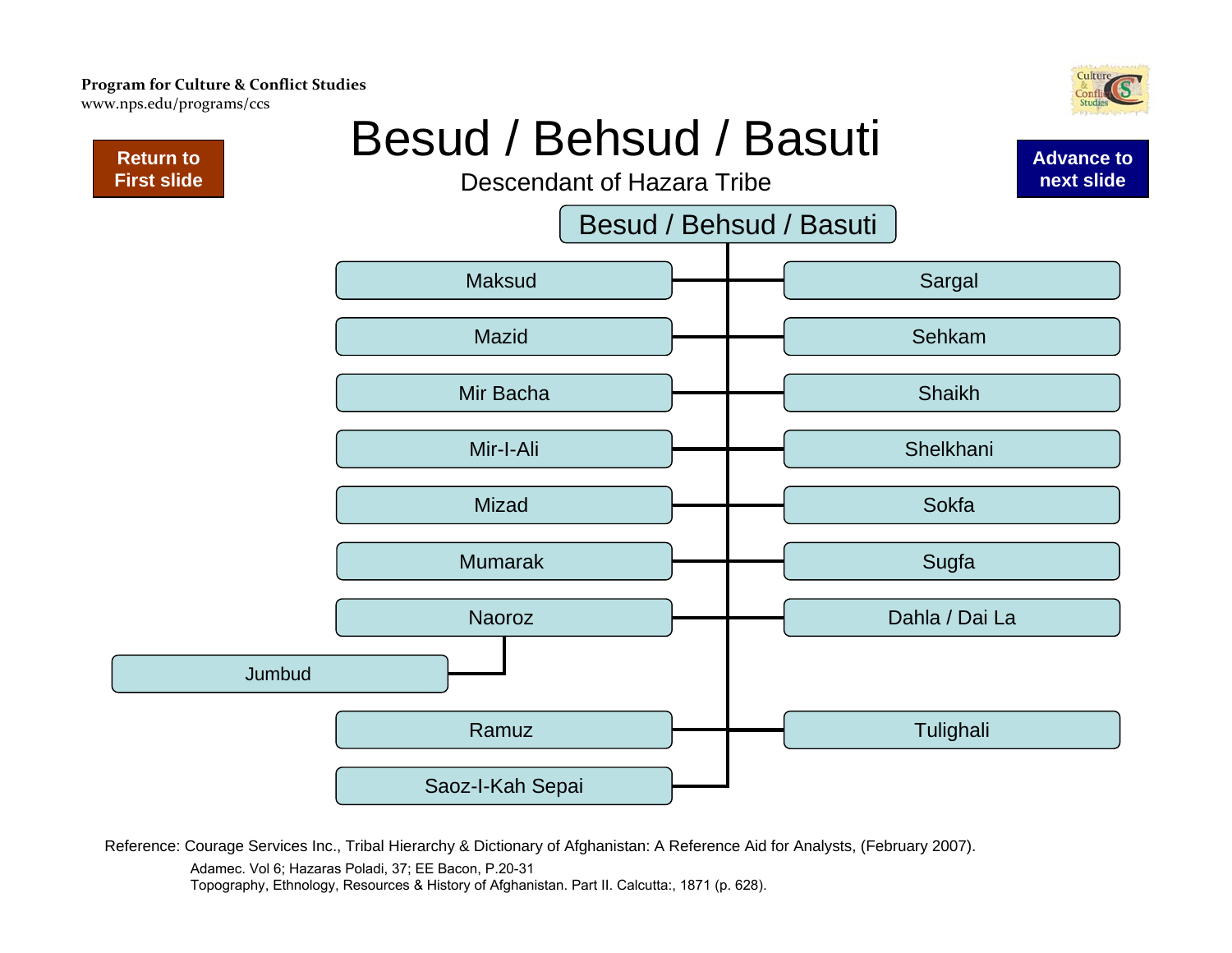<span id="page-12-0"></span>www.nps.e[du/programs/ccs](http://www.nps.edu/Programs/CCS)



**[Advance to](#page-13-0)** 

### Chahar Dasta & Chagai



Reference: Courage Services Inc., Tribal Hierarchy & Dictionary of Afghanistan: A Reference Aid for Analysts, (February 2007). Adamec. Vol 6; Hazaras Poladi, 37; EE Bacon, P.20-31 Topography, Ethnology, Resources & History of Afghanistan. Part II. Calcutta:, 1871 (p. 628).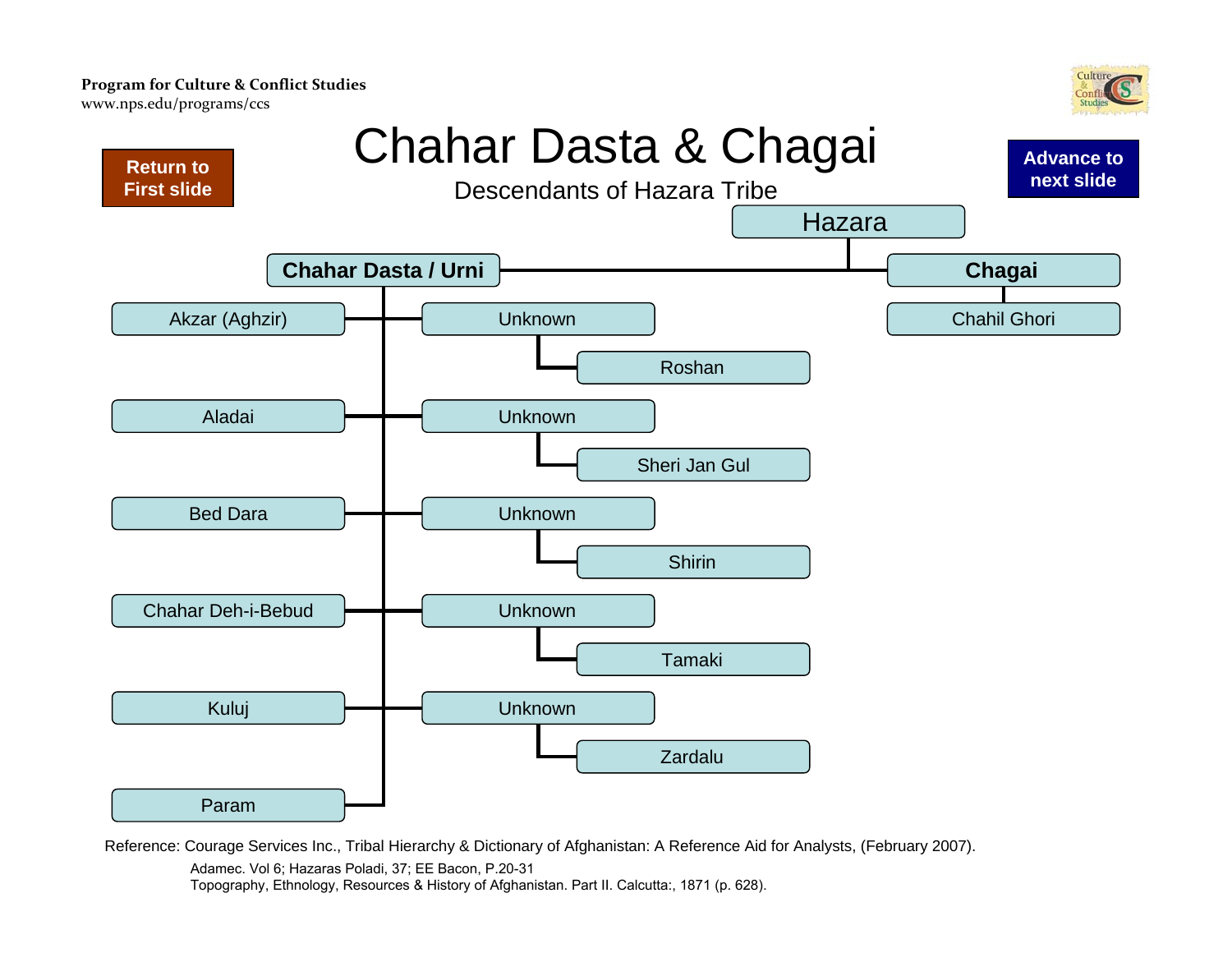<span id="page-13-0"></span>www.nps.e[du/programs/ccs](http://www.nps.edu/Programs/CCS)



Reference: Courage Services Inc., Tribal Hierarchy & Dictionary of Afghanistan: A Reference Aid for Analysts, (February 2007). Adamec. Vol 6; Hazaras Poladi, 37; EE Bacon, P.20-31

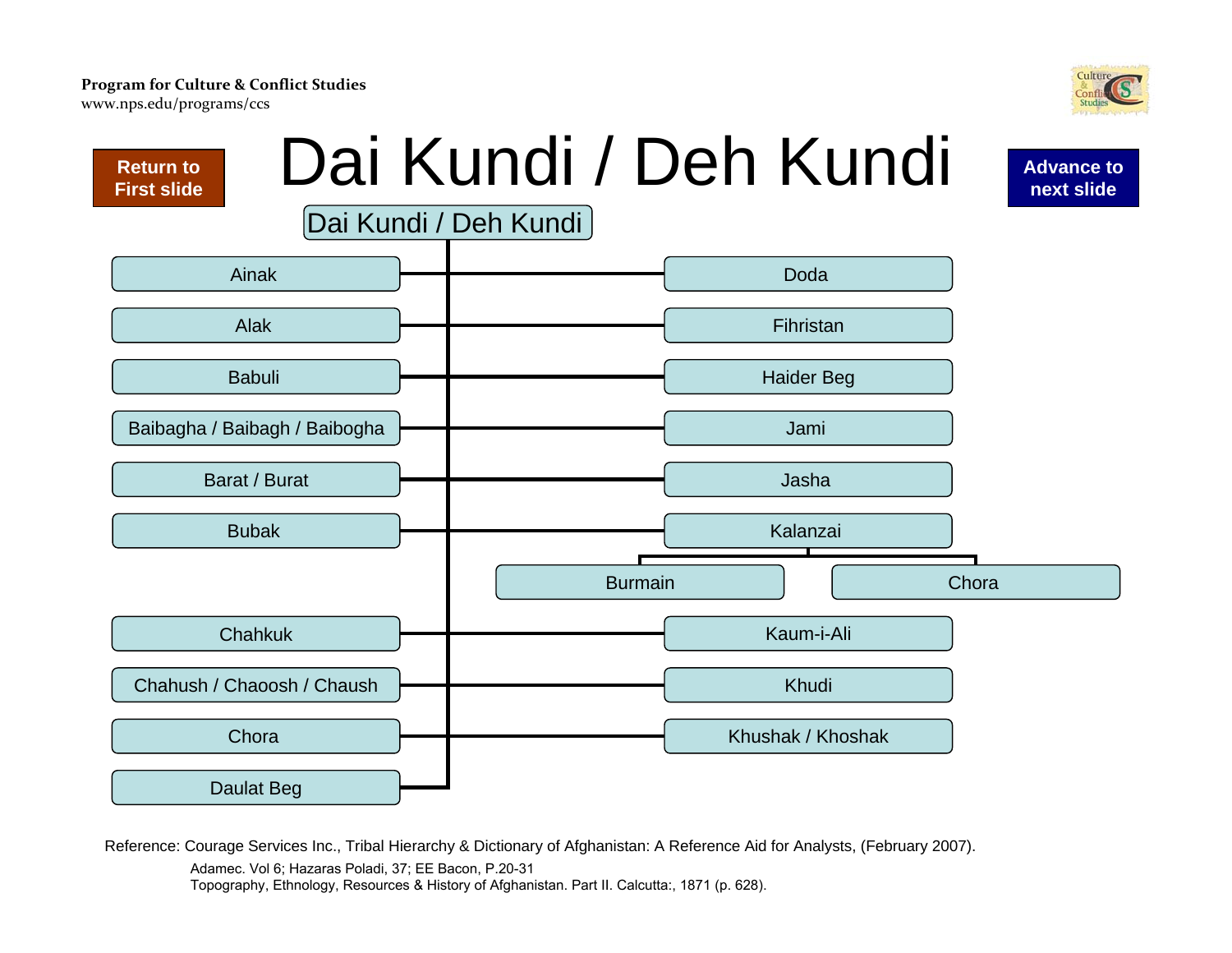<span id="page-14-0"></span>www.nps.e[du/programs/ccs](http://www.nps.edu/Programs/CCS)



Reference: Courage Services Inc., Tribal Hierarchy & Dictionary of Afghanistan: A Reference Aid for Analysts, (February 2007).

Adamec. Vol 6; Hazaras Poladi, 37; EE Bacon, P.20-31

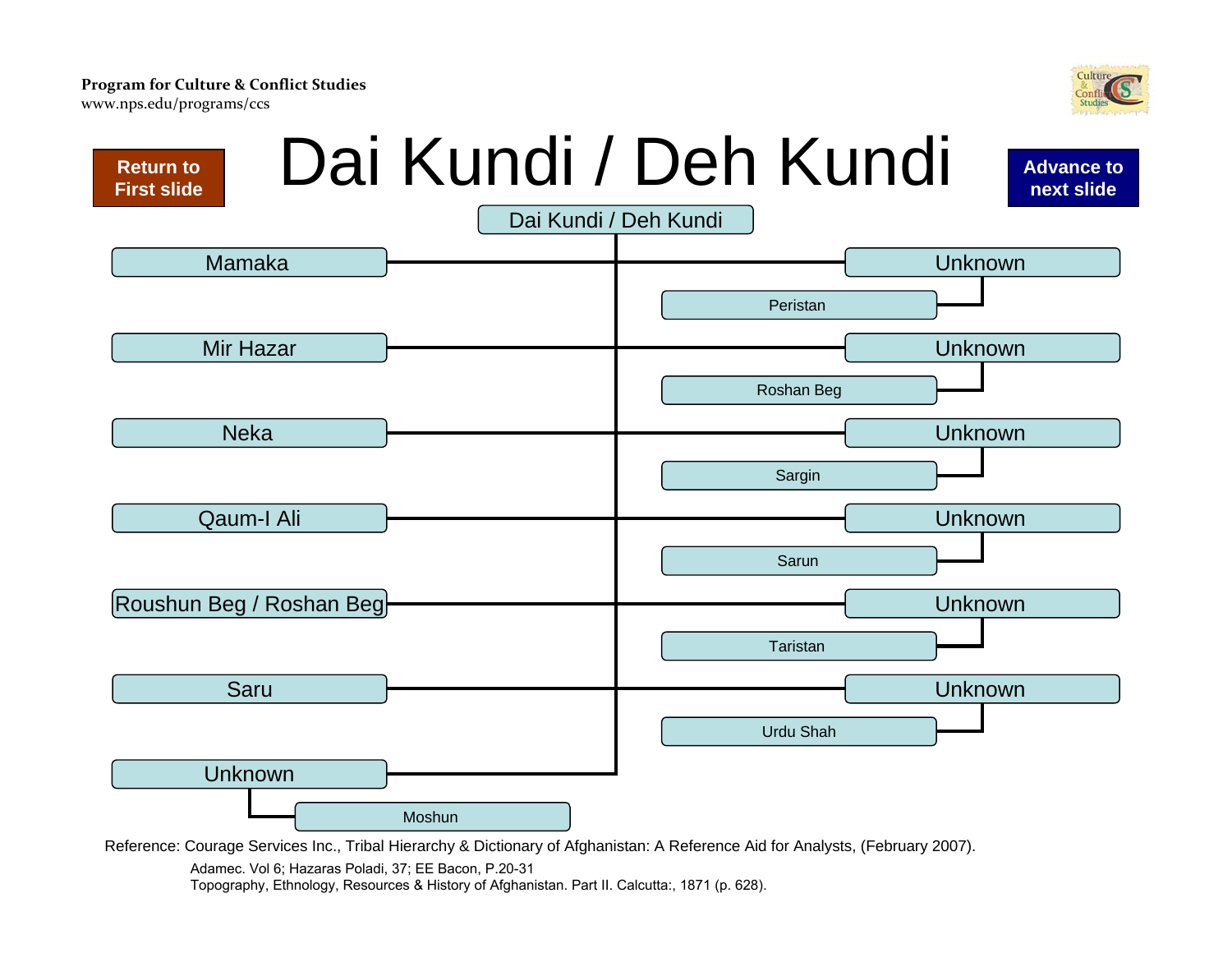<span id="page-15-0"></span>www.nps.e[du/programs/ccs](http://www.nps.edu/Programs/CCS)



Reference: Courage Services Inc., Tribal Hierarchy & Dictionary of Afghanistan: A Reference Aid for Analysts, (February 2007).

Adamec. Vol 6; Hazaras Poladi, 37; EE Bacon, P.20-31

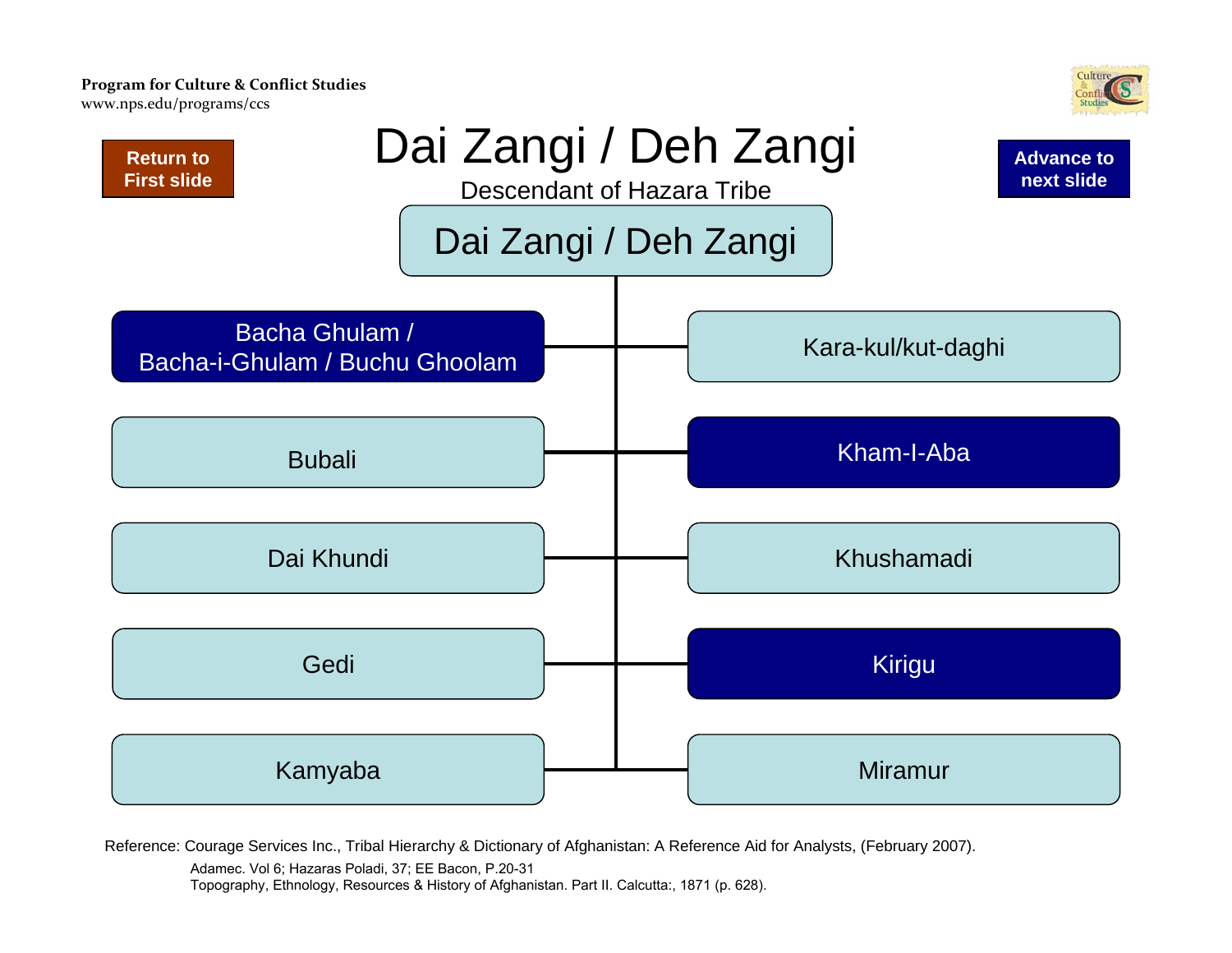<span id="page-16-0"></span>www.nps.e[du/programs/ccs](http://www.nps.edu/Programs/CCS)





Reference: Courage Services Inc., Tribal Hierarchy & Dictionary of Afghanistan: A Reference Aid for Analysts, (February 2007).

Adamec. Vol 6; Hazaras Poladi, 37; EE Bacon, P.20-31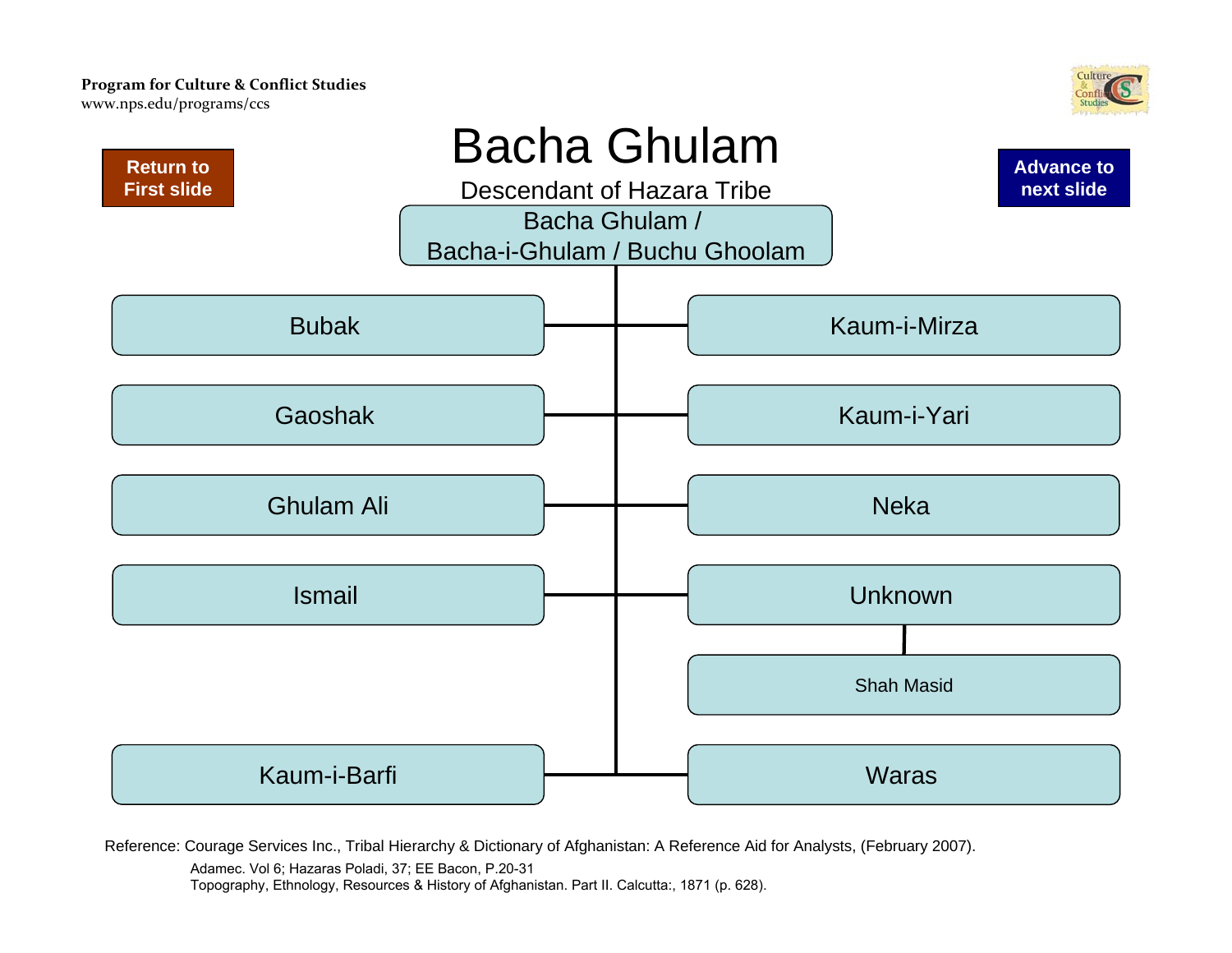<span id="page-17-0"></span>www.nps.e[du/programs/ccs](http://www.nps.edu/Programs/CCS)





Reference: Courage Services Inc., Tribal Hierarchy & Dictionary of Afghanistan: A Reference Aid for Analysts, (February 2007).

Adamec. Vol 6; Hazaras Poladi, 37; EE Bacon, P.20-31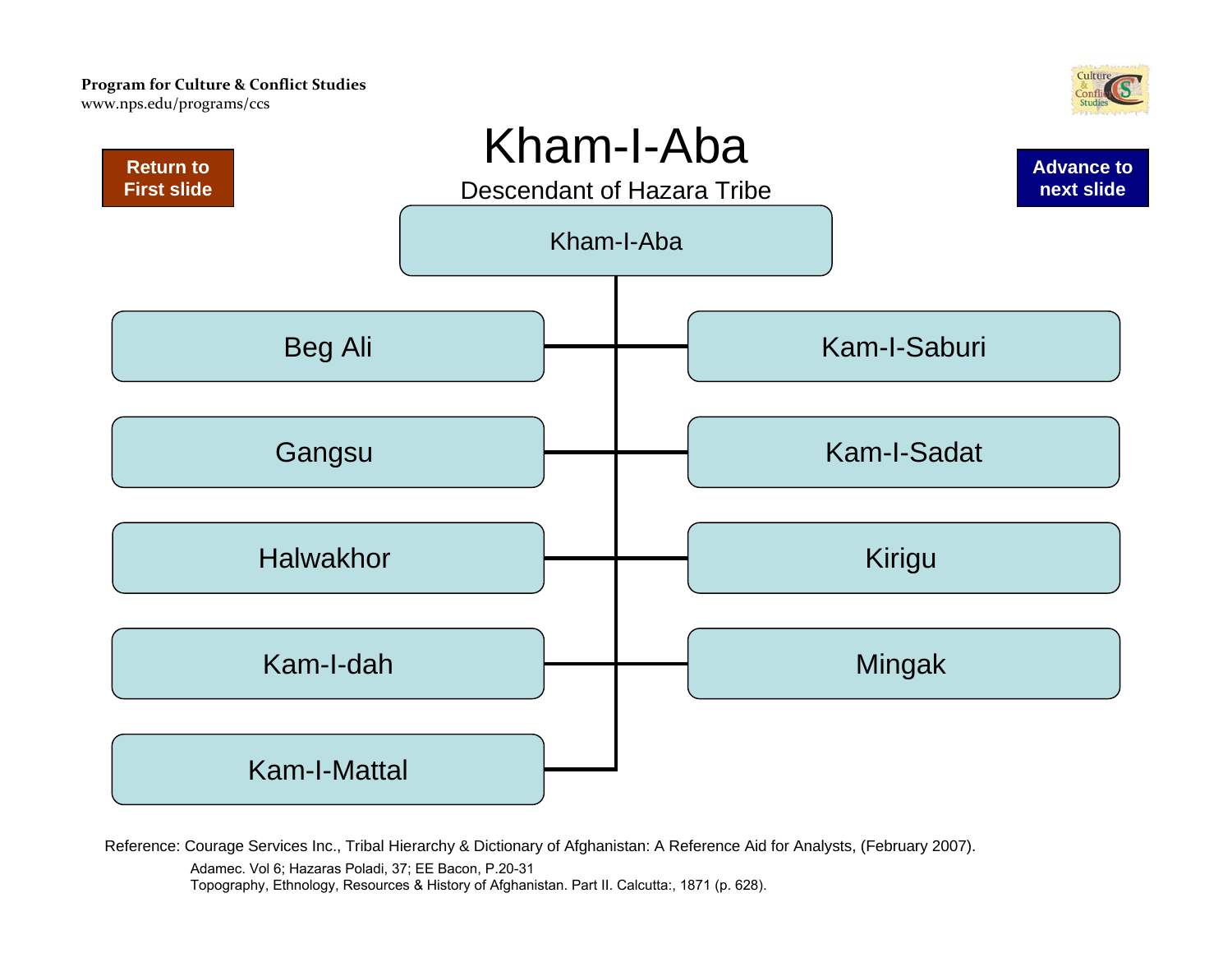

<span id="page-18-0"></span>

Adamec. Vol 6; Hazaras Poladi, 37; EE Bacon, P.20-31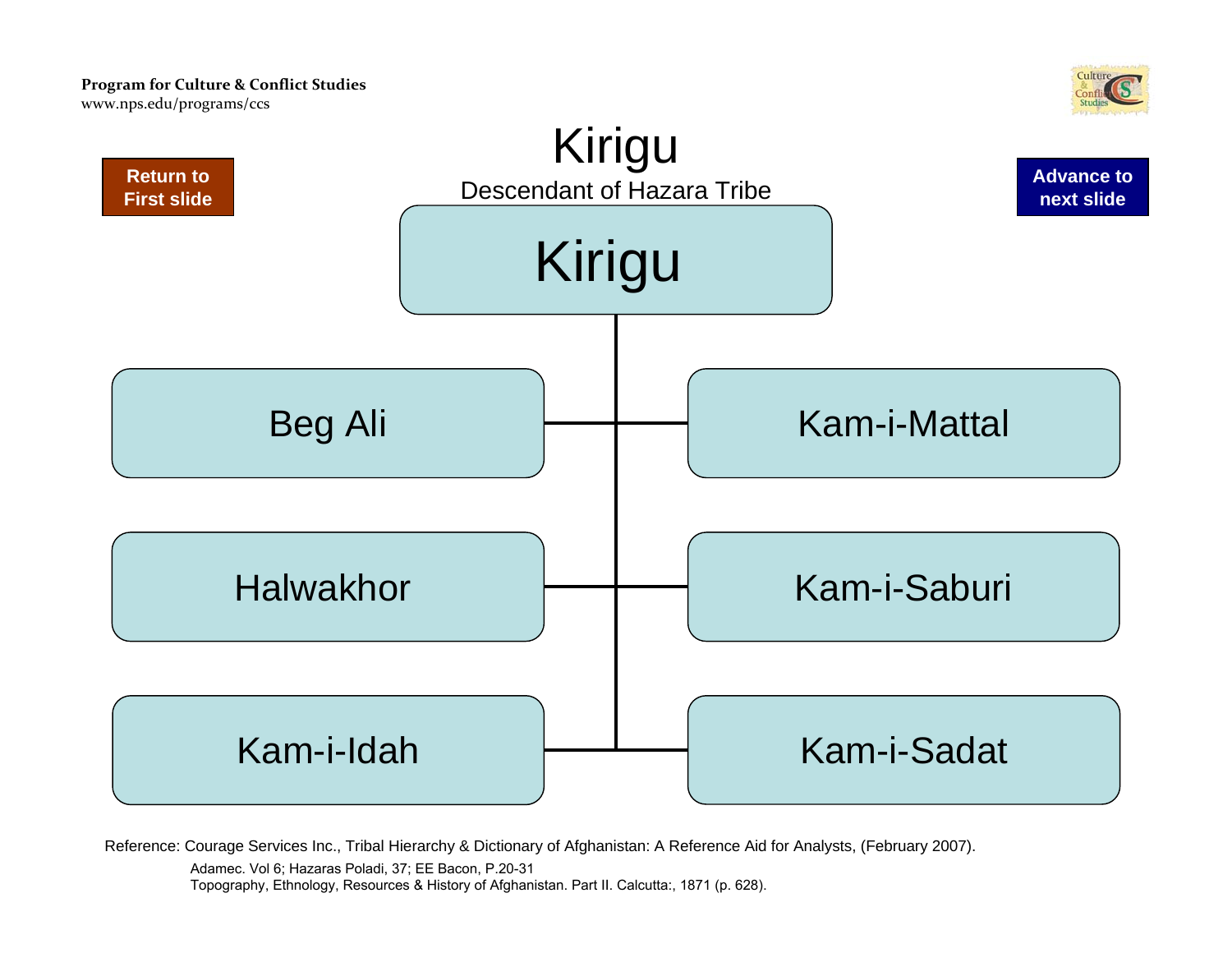<span id="page-19-0"></span>www.nps.e[du/programs/ccs](http://www.nps.edu/Programs/CCS)





Reference: **Counage Sercioeszae**s **Friaal Hierarchy & Dictionar**y of Afghanistan: A Reference Aid for Analysts, (February 2007). Topography, Ethnology, Resources & History of Afghanistan. Part II. Calcutta:, 1871 (p. 628).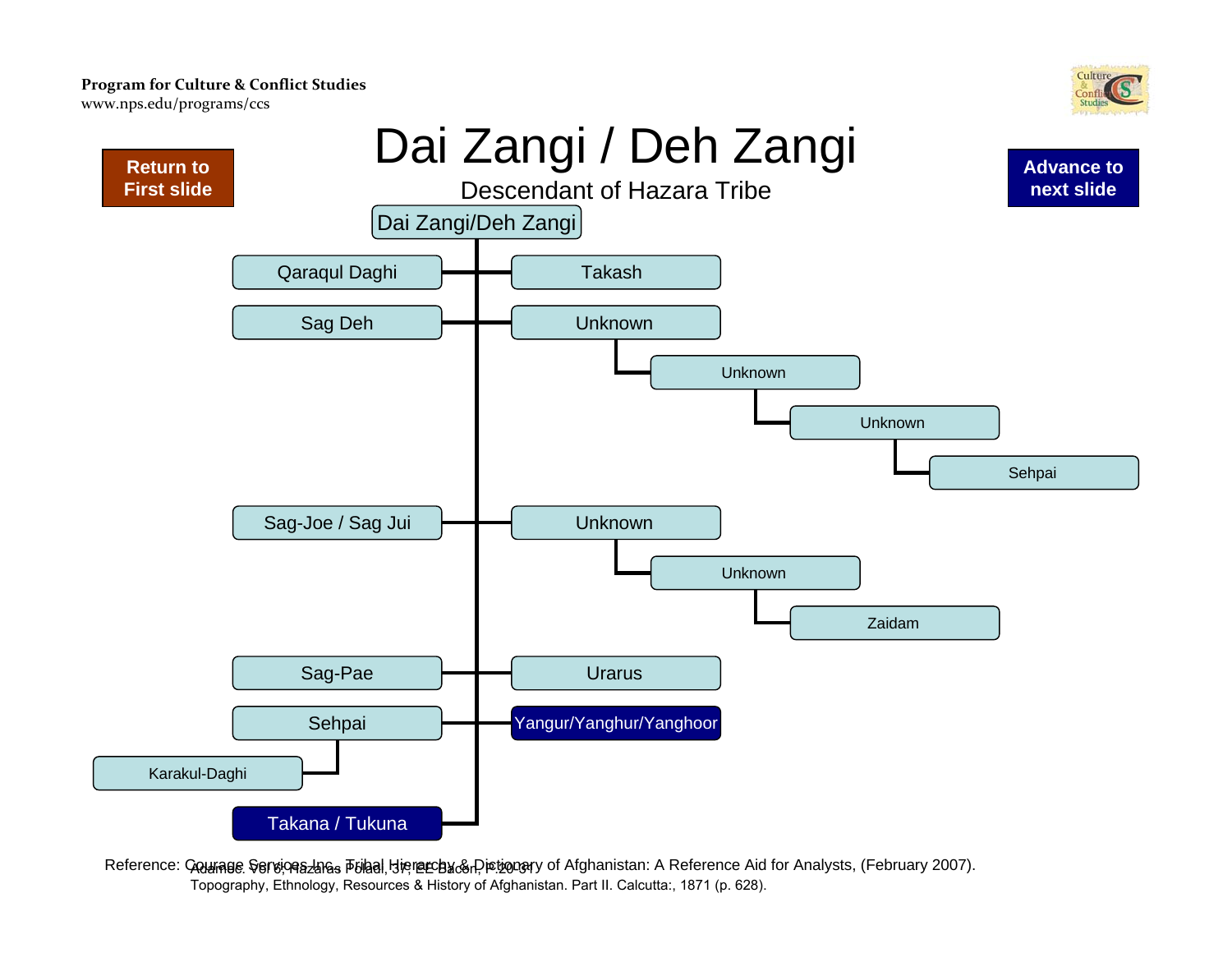<span id="page-20-0"></span>www.nps.e[du/programs/ccs](http://www.nps.edu/Programs/CCS)





Reference: Courage Services Inc., Tribal Hierarchy & Dictionary of Afghanistan: A Reference Aid for Analysts, (February 2007).

Adamec. Vol 6; Hazaras Poladi, 37; EE Bacon, P.20-31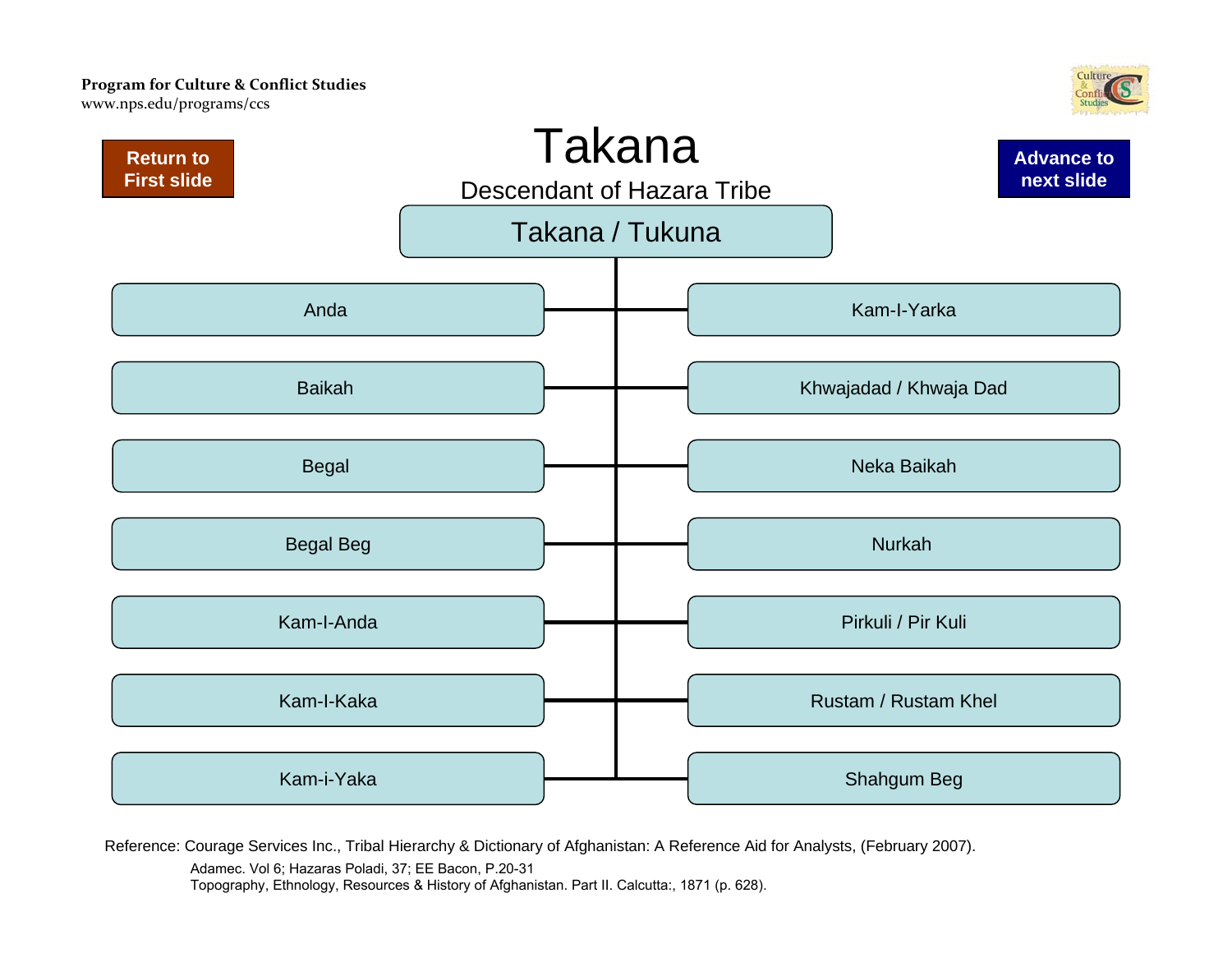<span id="page-21-0"></span>www.nps.e[du/programs/ccs](http://www.nps.edu/Programs/CCS)





Reference: Courage Services Inc., Tribal Hierarchy & Dictionary of Afghanistan: A Reference Aid for Analysts, (February 2007).

Adamec. Vol 6; Hazaras Poladi, 37; EE Bacon, P.20-31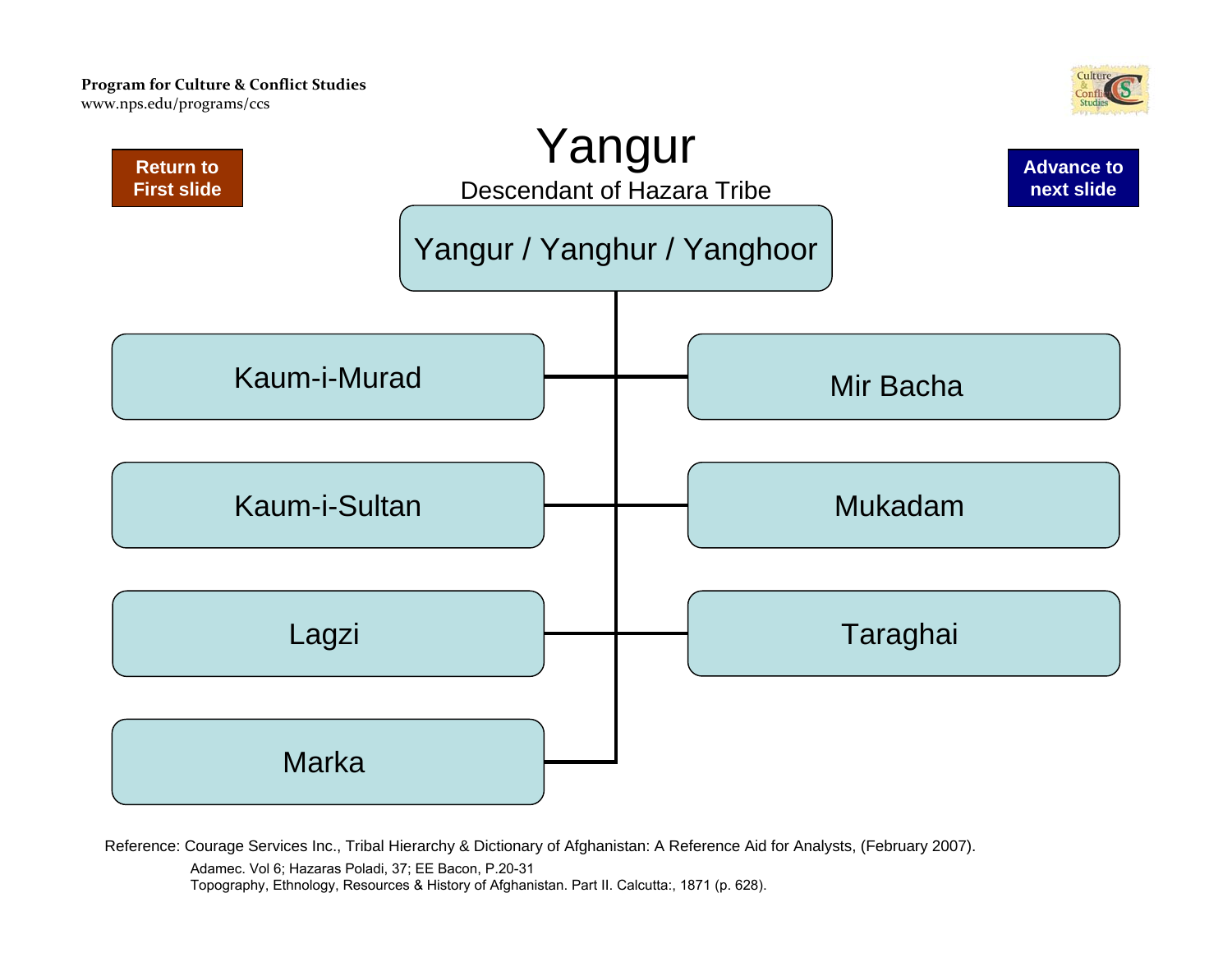<span id="page-22-0"></span>www.nps.e[du/programs/ccs](http://www.nps.edu/Programs/CCS)





Reference: Courage Services Inc., Tribal Hierarchy & Dictionary of Afghanistan: A Reference Aid for Analysts, (February 2007).

Adamec. Vol 6; Hazaras Poladi, 37; EE Bacon, P.20-31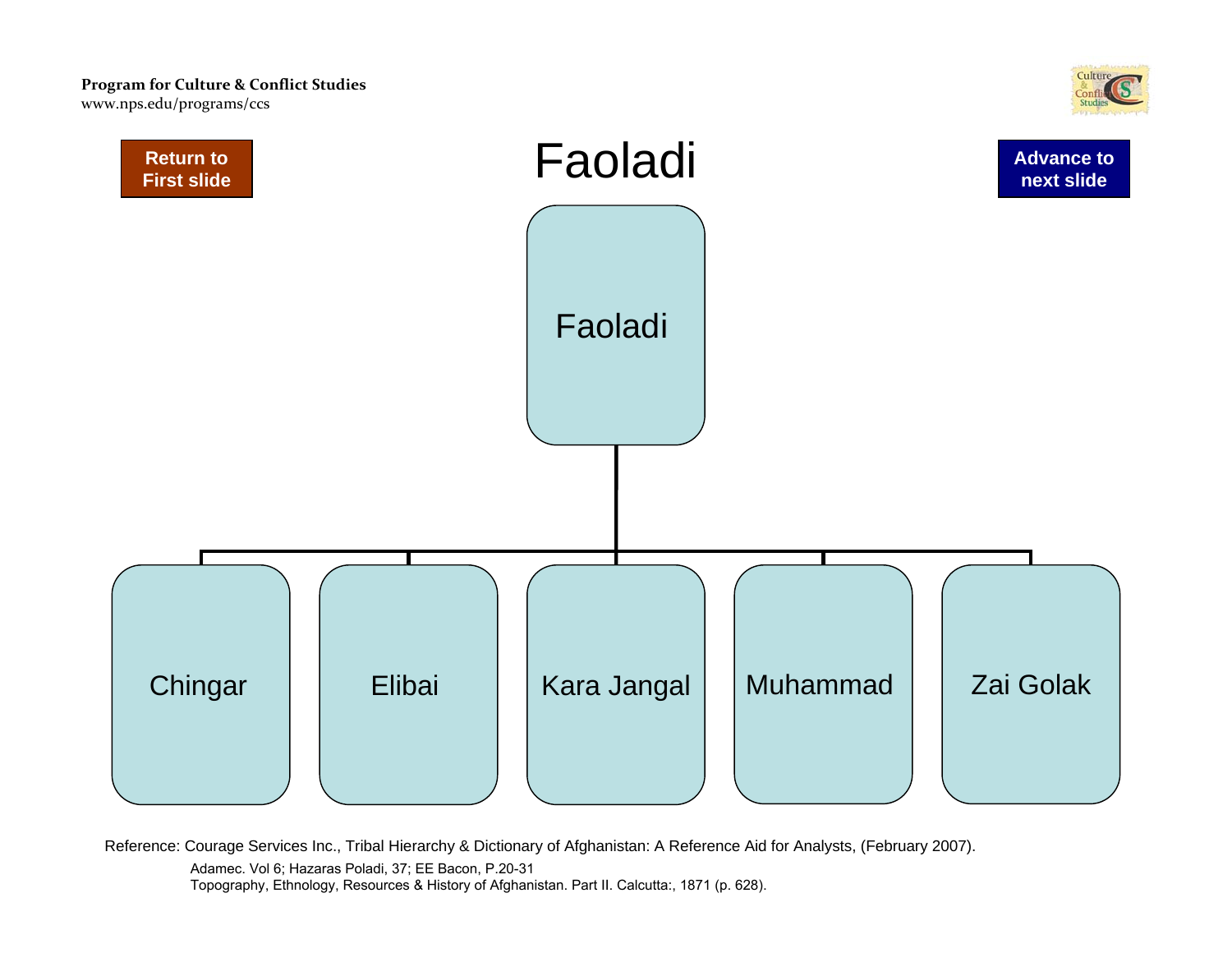<span id="page-23-0"></span>www.nps.e[du/programs/ccs](http://www.nps.edu/Programs/CCS)





Reference: Courage Services Inc., Tribal Hierarchy & Dictionary of Afghanistan: A Reference Aid for Analysts, (February 2007).

Adamec. Vol 6; Hazaras Poladi, 37; EE Bacon, P.20-31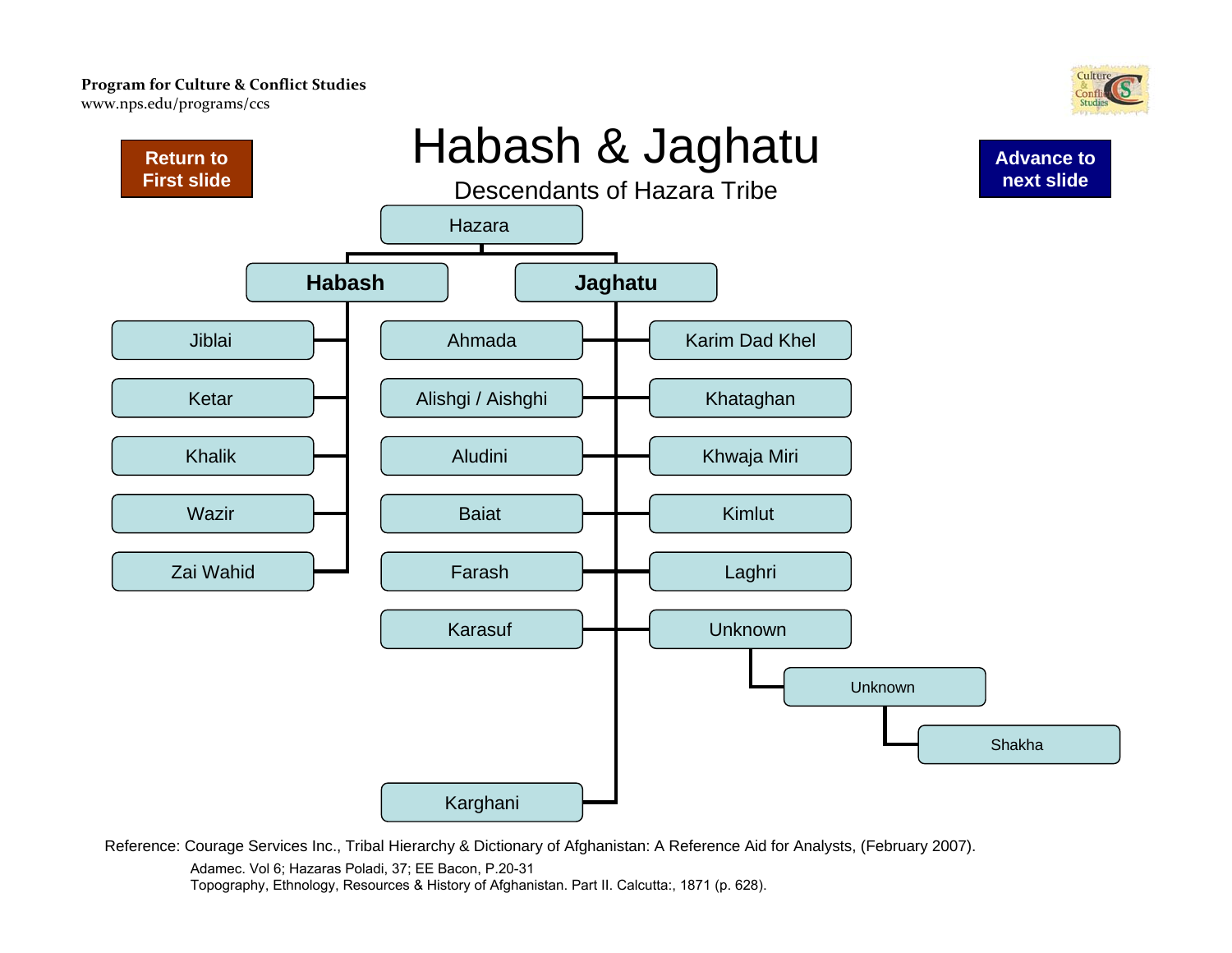<span id="page-24-0"></span>www.nps.e[du/programs/ccs](http://www.nps.edu/Programs/CCS)





Reference: Courage Services Inc., Tribal Hierarchy & Dictionary of Afghanistan: A Reference Aid for Analysts, (February 2007).

Adamec. Vol 6; Hazaras Poladi, 37; EE Bacon, P.20-31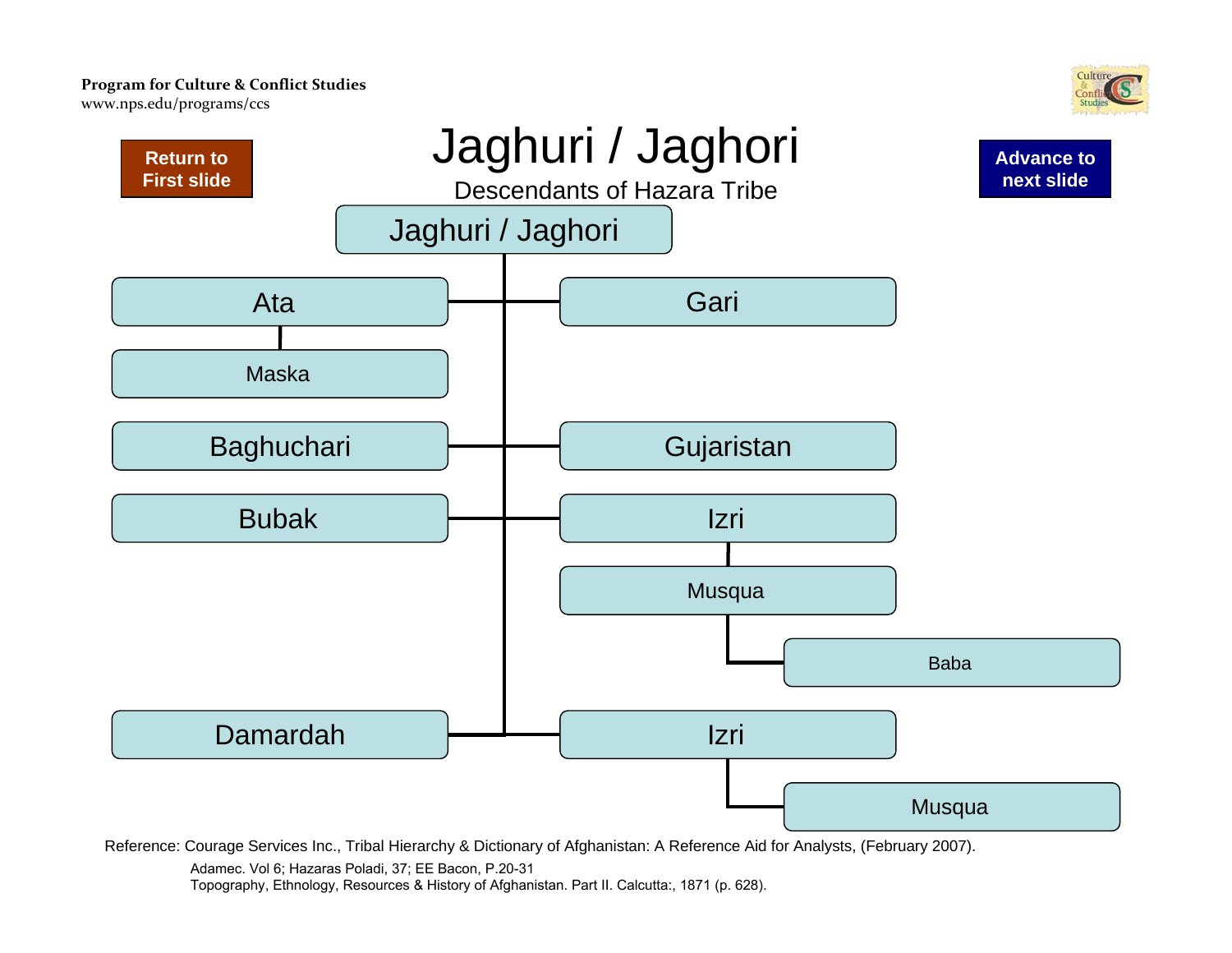<span id="page-25-0"></span>www.nps.e[du/programs/ccs](http://www.nps.edu/Programs/CCS)





Reference: Courage Services Inc., Tribal Hierarchy & Dictionary of Afghanistan: A Reference Aid for Analysts, (February 2007).

Adamec. Vol 6; Hazaras Poladi, 37; EE Bacon, P.20-31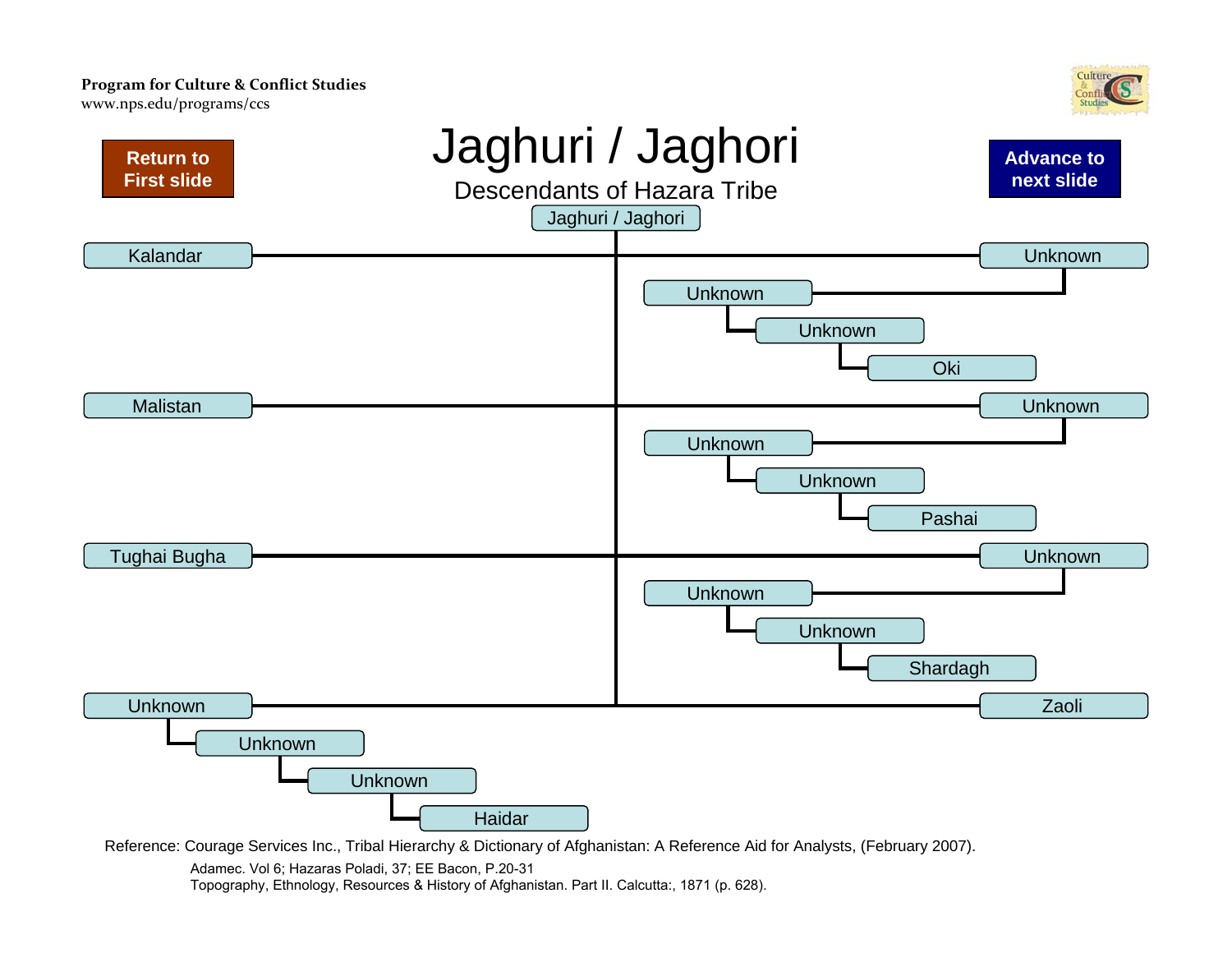<span id="page-26-0"></span>www.nps.e[du/programs/ccs](http://www.nps.edu/Programs/CCS)



Reference: Courage Services Inc., Tribal Hierarchy & Dictionary of Afghanistan: A Reference Aid for Analysts, (February 2007).

Adamec. Vol 6; Hazaras Poladi, 37; EE Bacon, P.20-31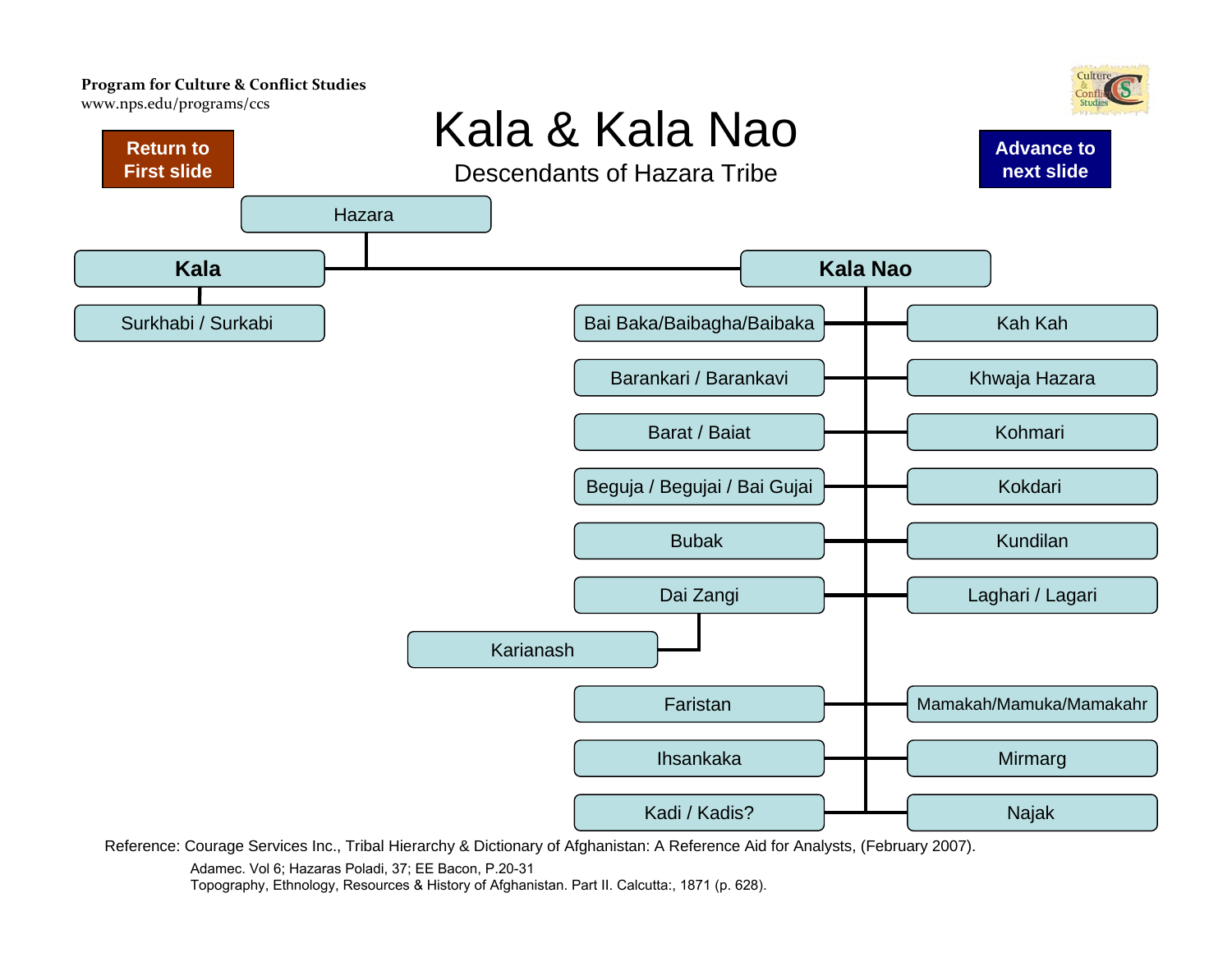<span id="page-27-0"></span>www.nps.e[du/programs/ccs](http://www.nps.edu/Programs/CCS)



Reference: Courage Services Inc., Tribal Hierarchy & Dictionary of Afghanistan: A Reference Aid for Analysts, (February 2007).

Adamec. Vol 6; Hazaras Poladi, 37; EE Bacon, P.20-31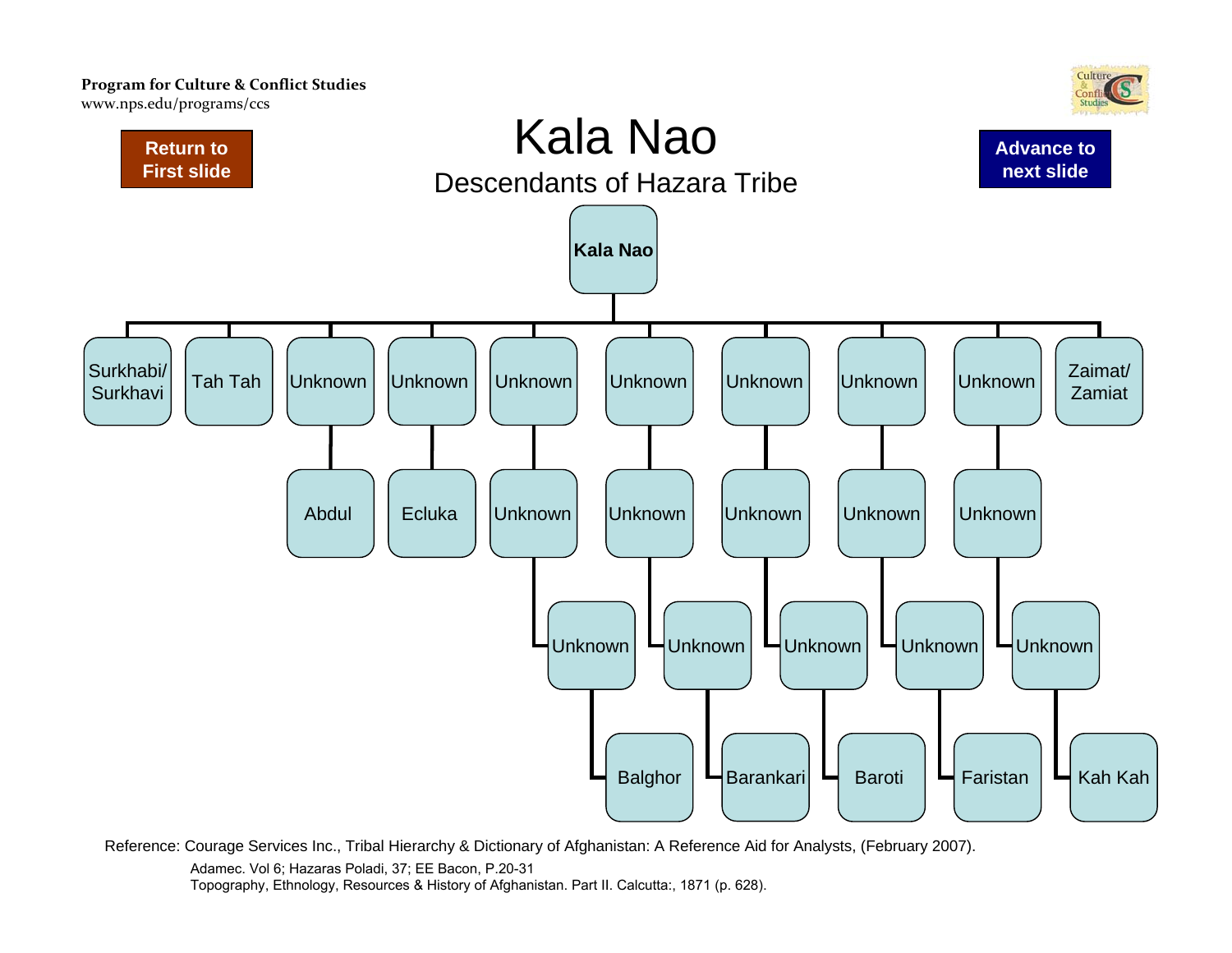<span id="page-28-0"></span>www.nps.e[du/programs/ccs](http://www.nps.edu/Programs/CCS)



Reference: Courage Services Inc., Tribal Hierarchy & Dictionary of Afghanistan: A Reference Aid for Analysts, (February 2007).

Adamec. Vol 6; Hazaras Poladi, 37; EE Bacon, P.20-31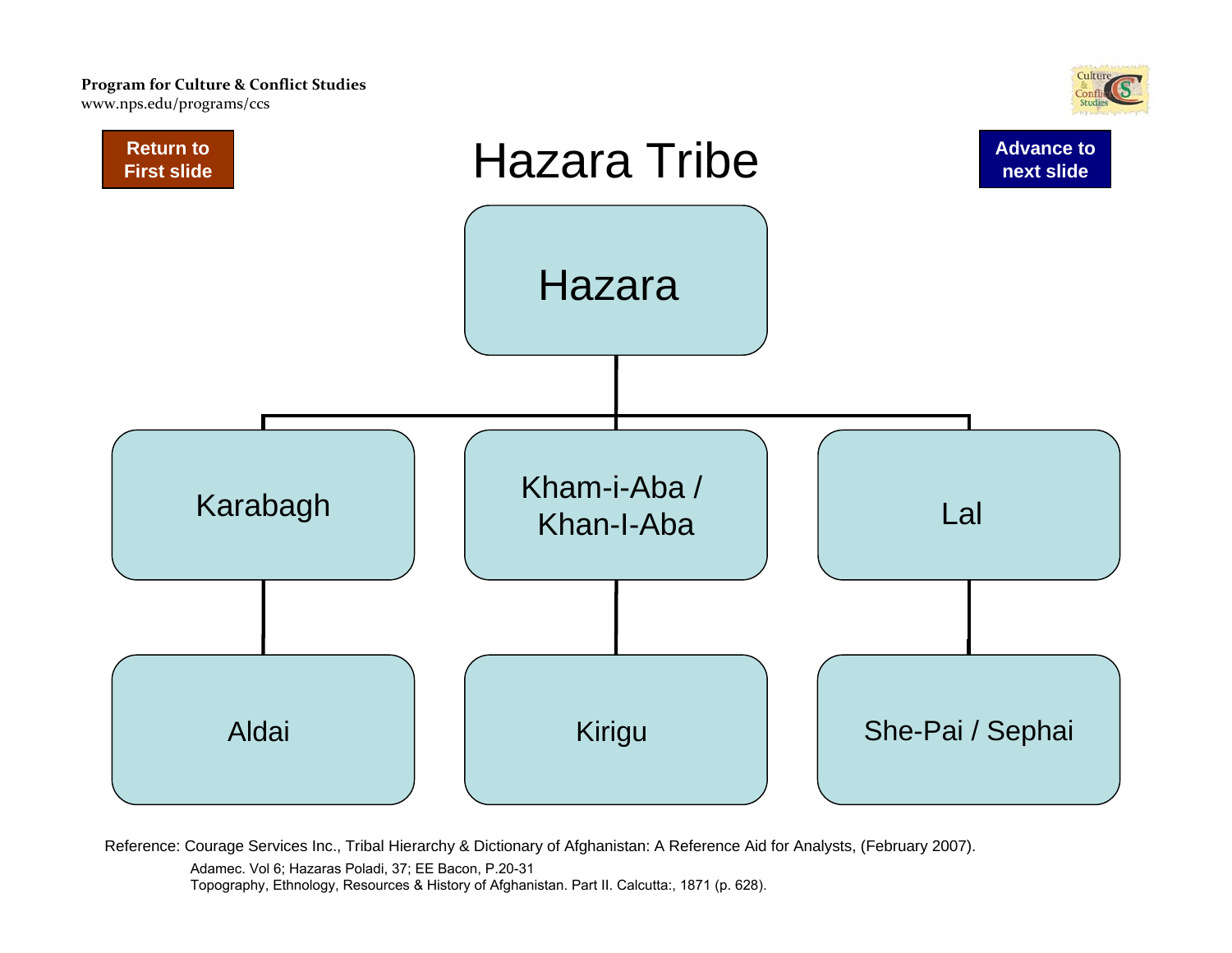<span id="page-29-0"></span>www.nps.e[du/programs/ccs](http://www.nps.edu/Programs/CCS)



### Muhammad Khwaja / Khoja

Descendants of Hazara Tribe



Reference: Courage Services Inc., Tribal Hierarchy & Dictionary of Afghanistan: A Reference Aid for Analysts, (February 2007).

Adamec. Vol 6; Hazaras Poladi, 37; EE Bacon, P.20-31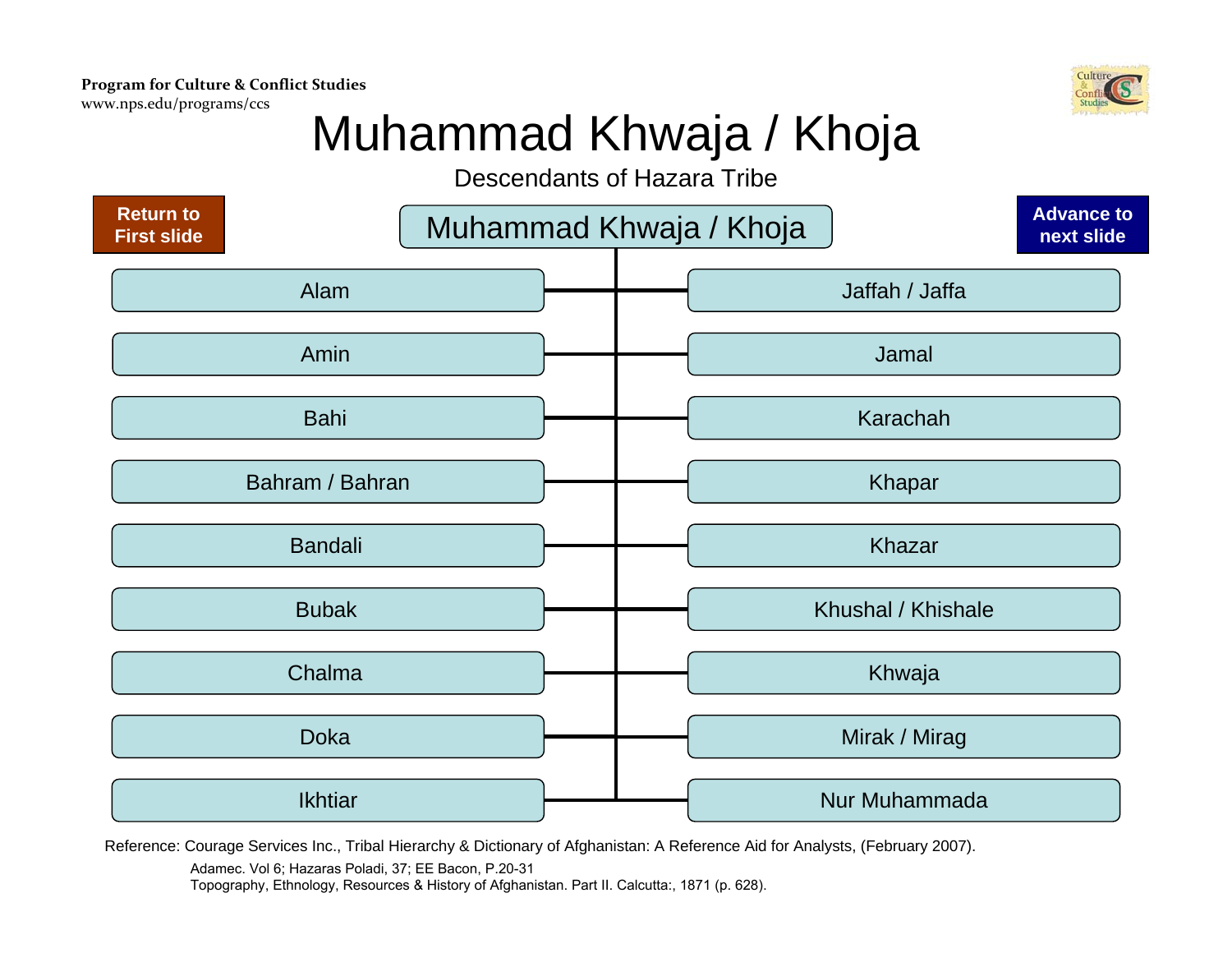

# Muhammad Khwaja / Khoja

### Descendants of Hazara Tribe

<span id="page-30-0"></span>

Reference: Courage Services Inc., Tribal Hierarchy & Dictionary of Afghanistan: A Reference Aid for Analysts, (February 2007).

Adamec. Vol 6; Hazaras Poladi, 37; EE Bacon, P.20-31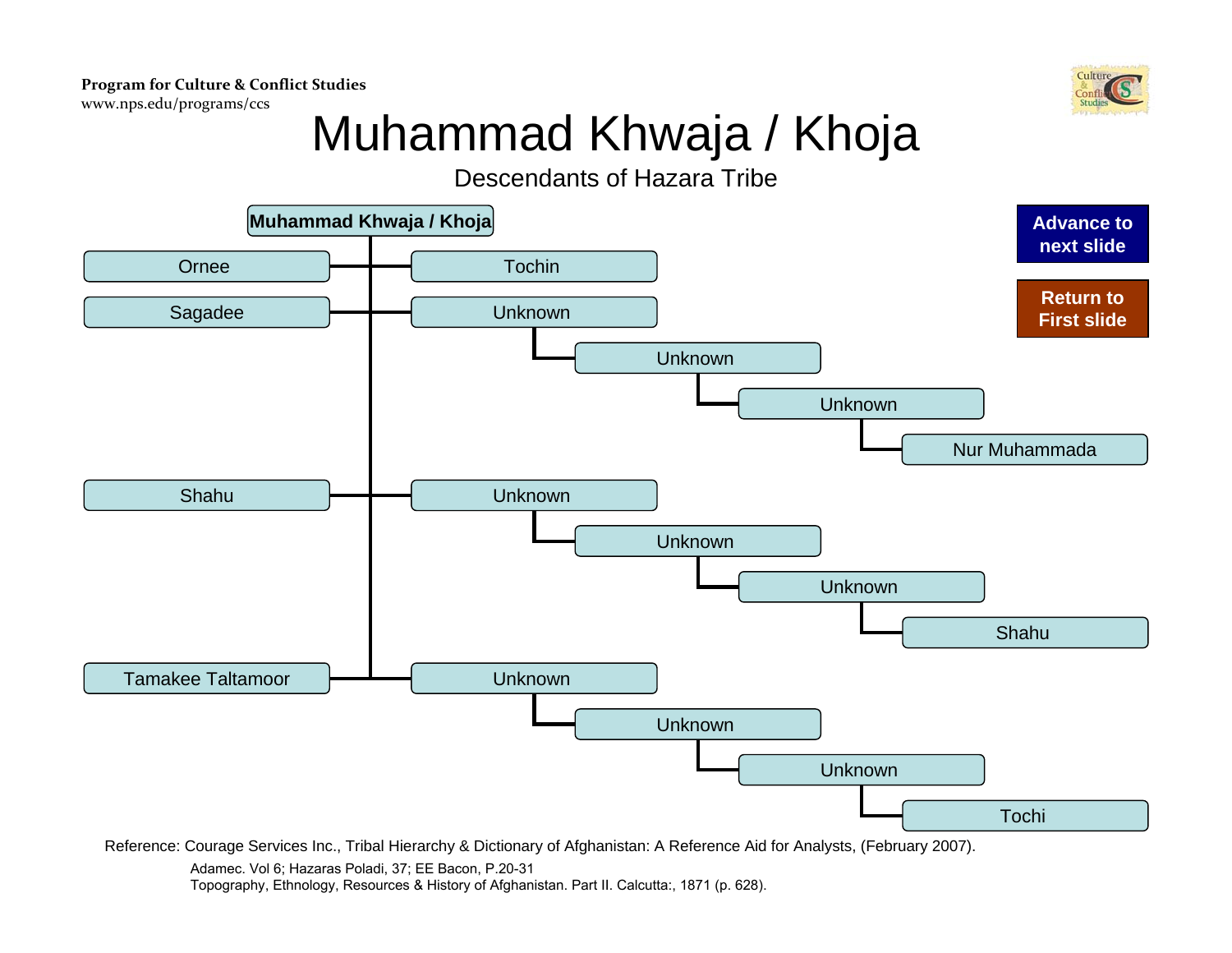

<span id="page-31-0"></span>

Adamec. Vol 6; Hazaras Poladi, 37; EE Bacon, P.20-31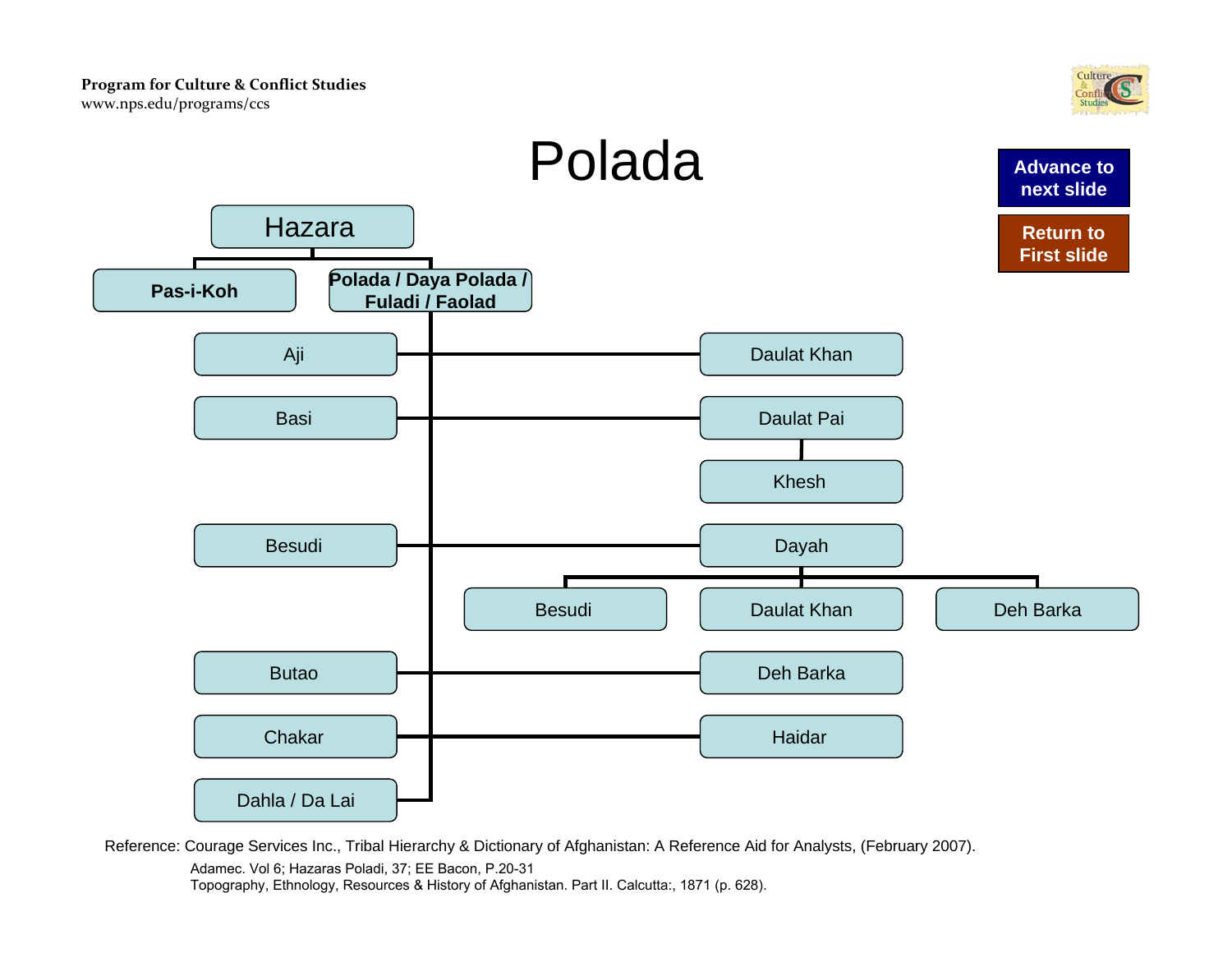

<span id="page-32-0"></span>

Adamec. Vol 6; Hazaras Poladi, 37; EE Bacon, P.20-31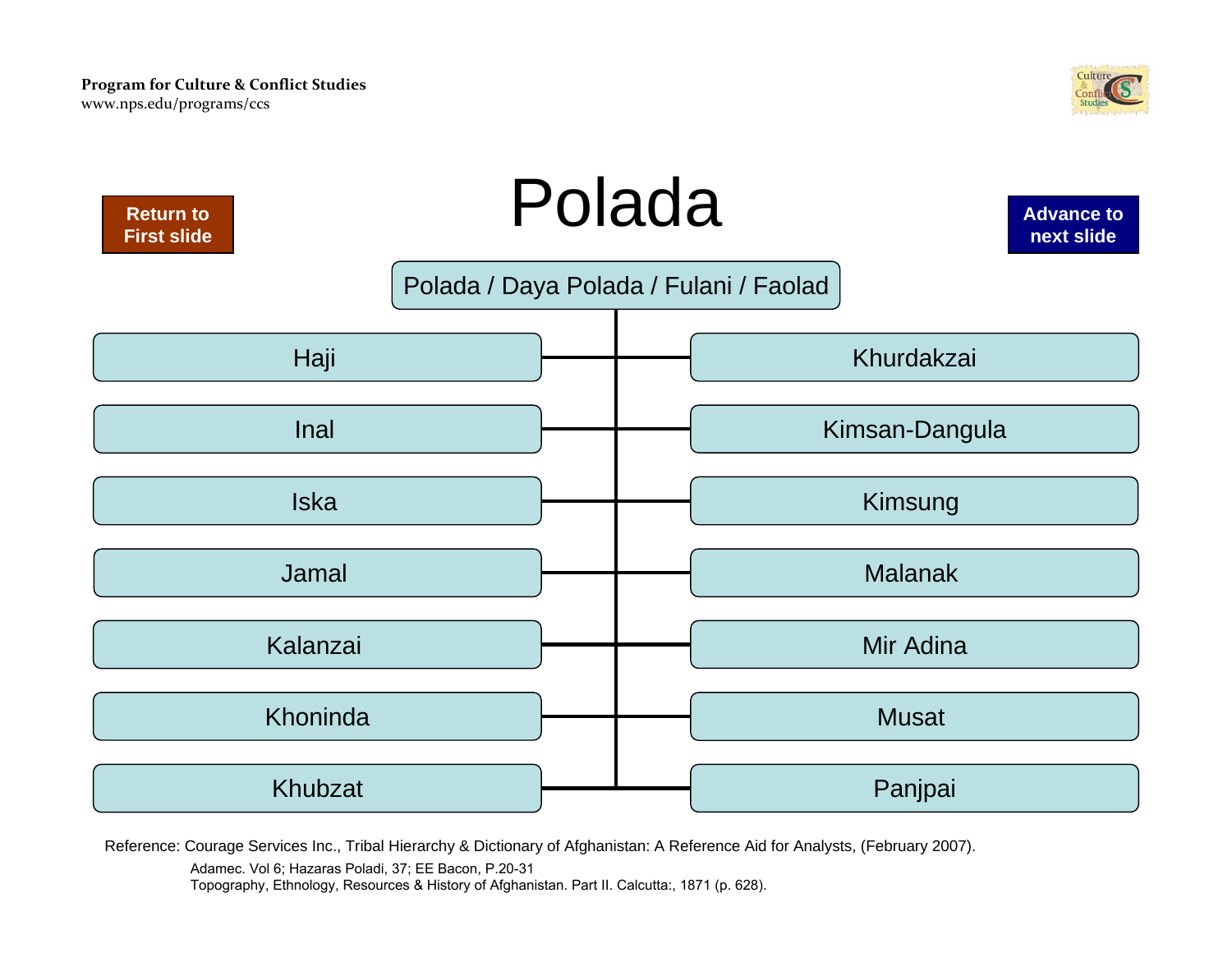<span id="page-33-0"></span>

Reference: Courage&owiceപിളം പ്ലീ സ്റ്റേഷ്യന്റെ മുള്ളിയും Micrionary of Afghanistan: A Reference Aid for Analysts, (February 2007). Topography, Ethnology, Resources & History of Afghanistan. Part II. Calcutta:, 1871 (p. 628).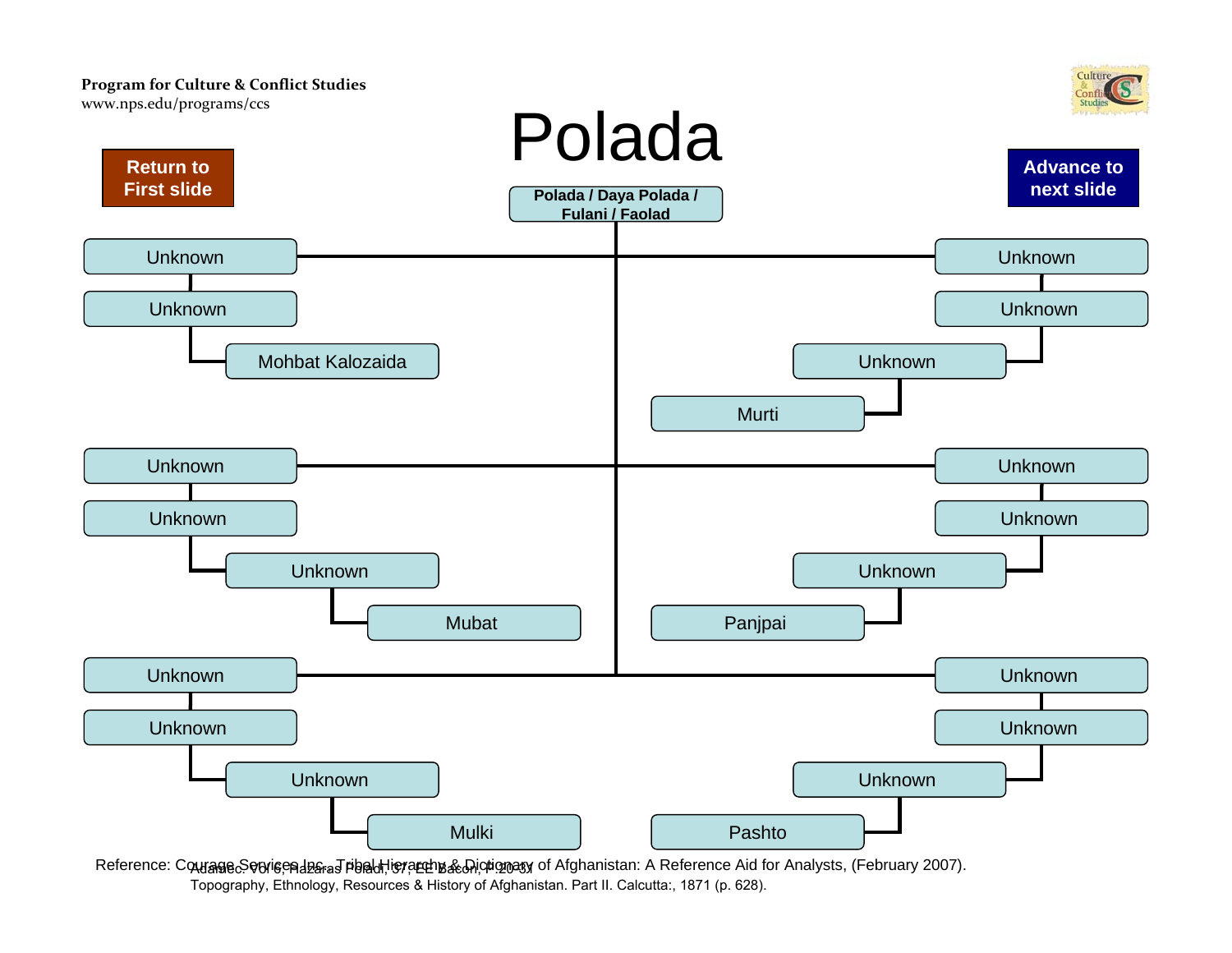

### Shahristani & Shaikh Ali

<span id="page-34-0"></span>

Reference: Courage Services Inc., Tribal Hierarchy & Dictionary of Afghanistan: A Reference Aid for Analysts, (February 2007).

Adamec. Vol 6; Hazaras Poladi, 37; EE Bacon, P.20-31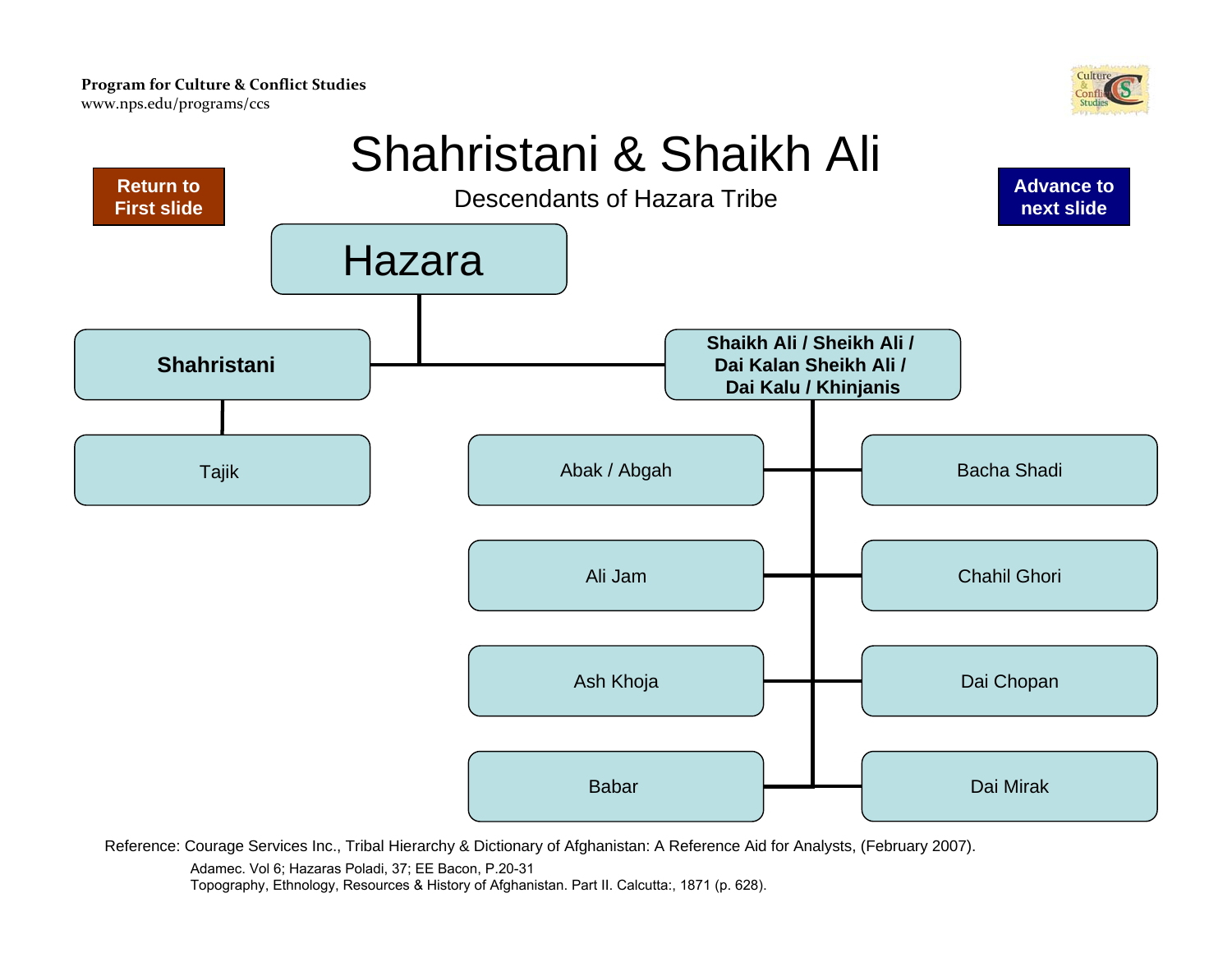

## Shaikh Ali

Descendants of Hazara Tribe

<span id="page-35-0"></span>

Reference: Courage Services Inc., Tribal Hierarchy & Dictionary of Afghanistan: A Reference Aid for Analysts, (February 2007).

Adamec. Vol 6; Hazaras Poladi, 37; EE Bacon, P.20-31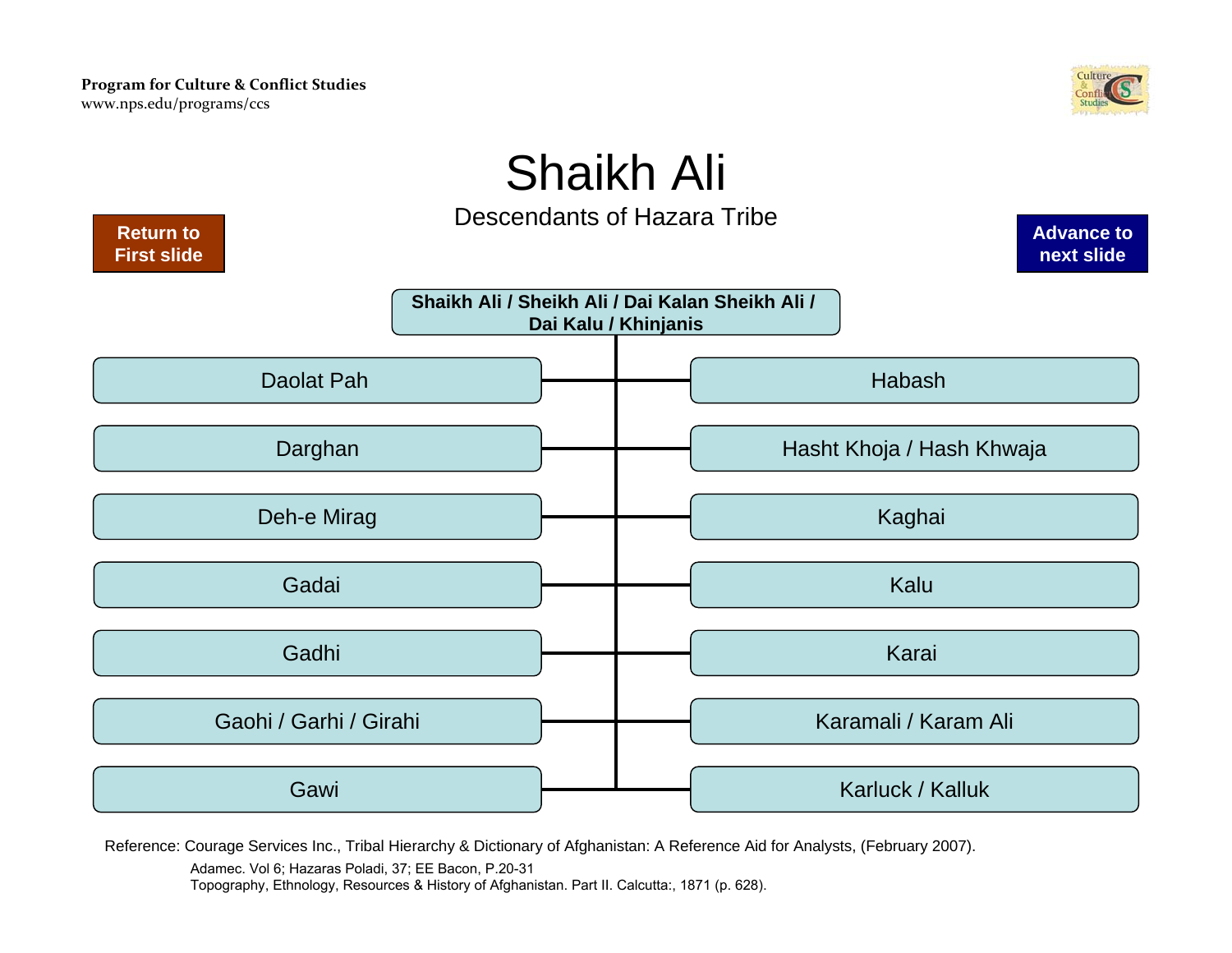

<span id="page-36-0"></span>

Adamec. Vol 6; Hazaras Poladi, 37; EE Bacon, P.20-31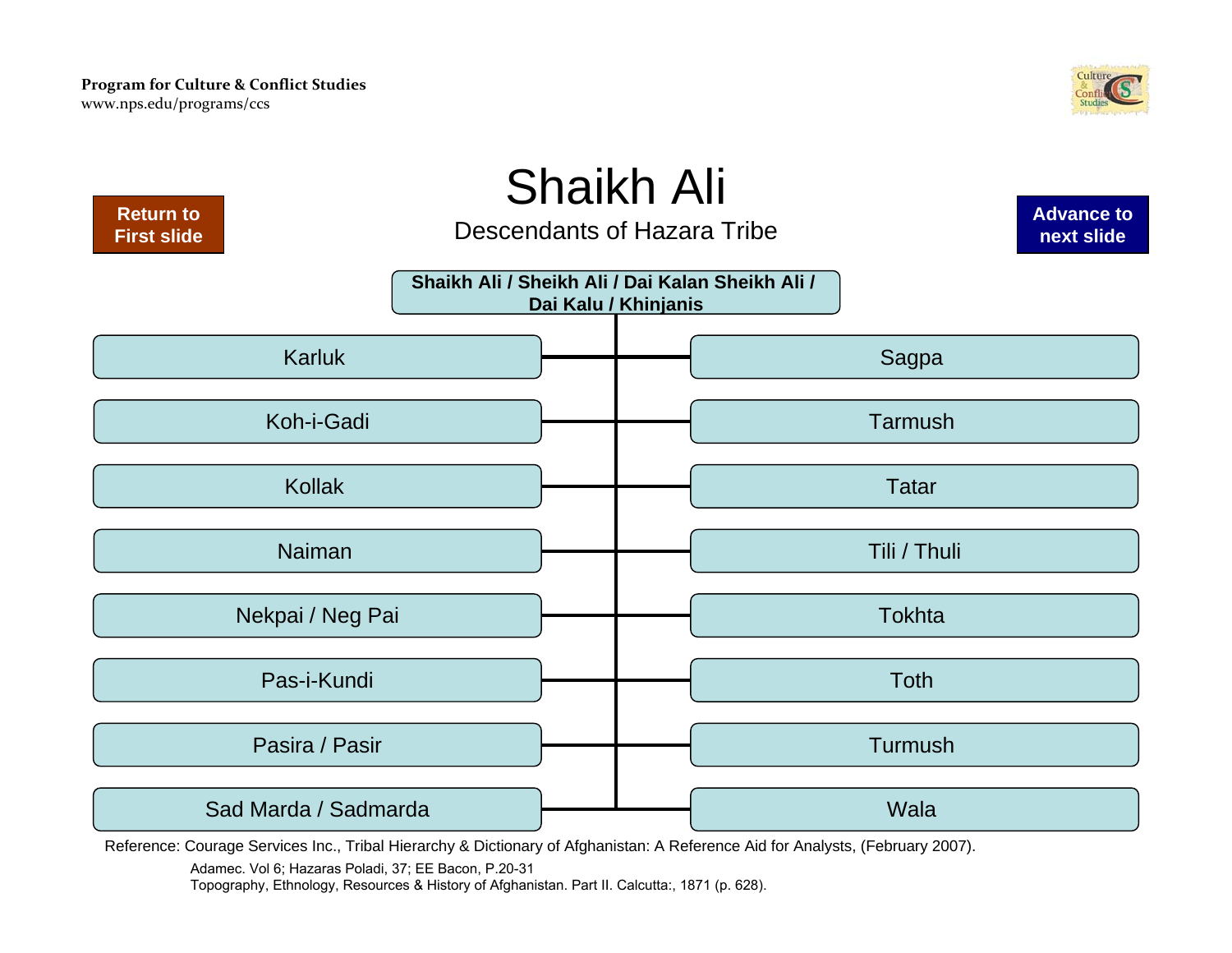<span id="page-37-0"></span>**Return to [First slide](#page-0-0)**



### Takana & Timuri Descendants of Hazara Tribe

**[Advance to](#page-38-0) next slide**



Reference: Courage Services Inc., Tribal Hierarchy & Dictionary of Afghanistan: A Reference Aid for Analysts, (February 2007). Adamec. Vol 6; Hazaras Poladi, 37; EE Bacon, P.20-31 Topography, Ethnology, Resources & History of Afghanistan. Part II. Calcutta:, 1871 (p. 628).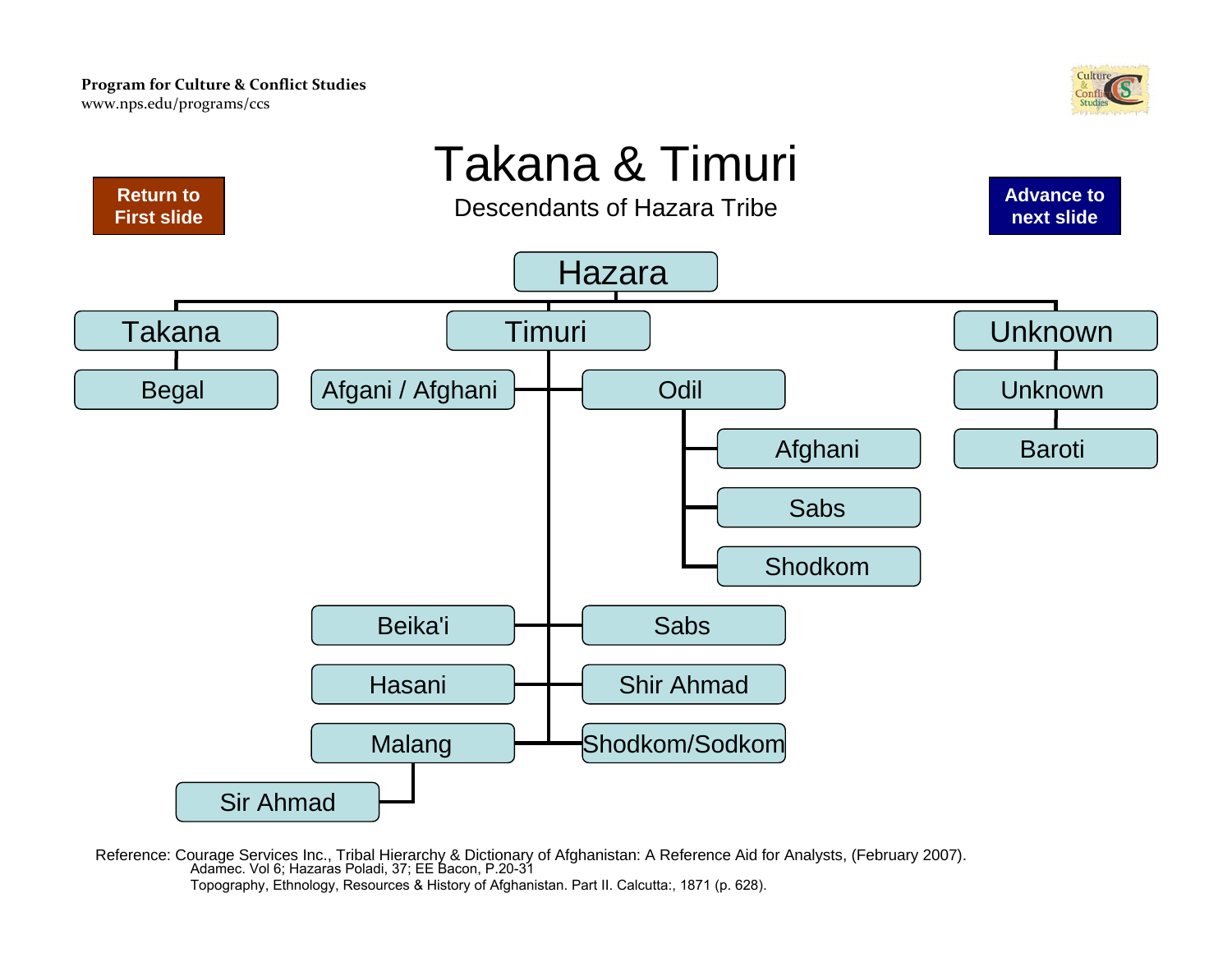

<span id="page-38-0"></span>

Adamec. Vol 6; Hazaras Poladi, 37; EE Bacon, P.20-31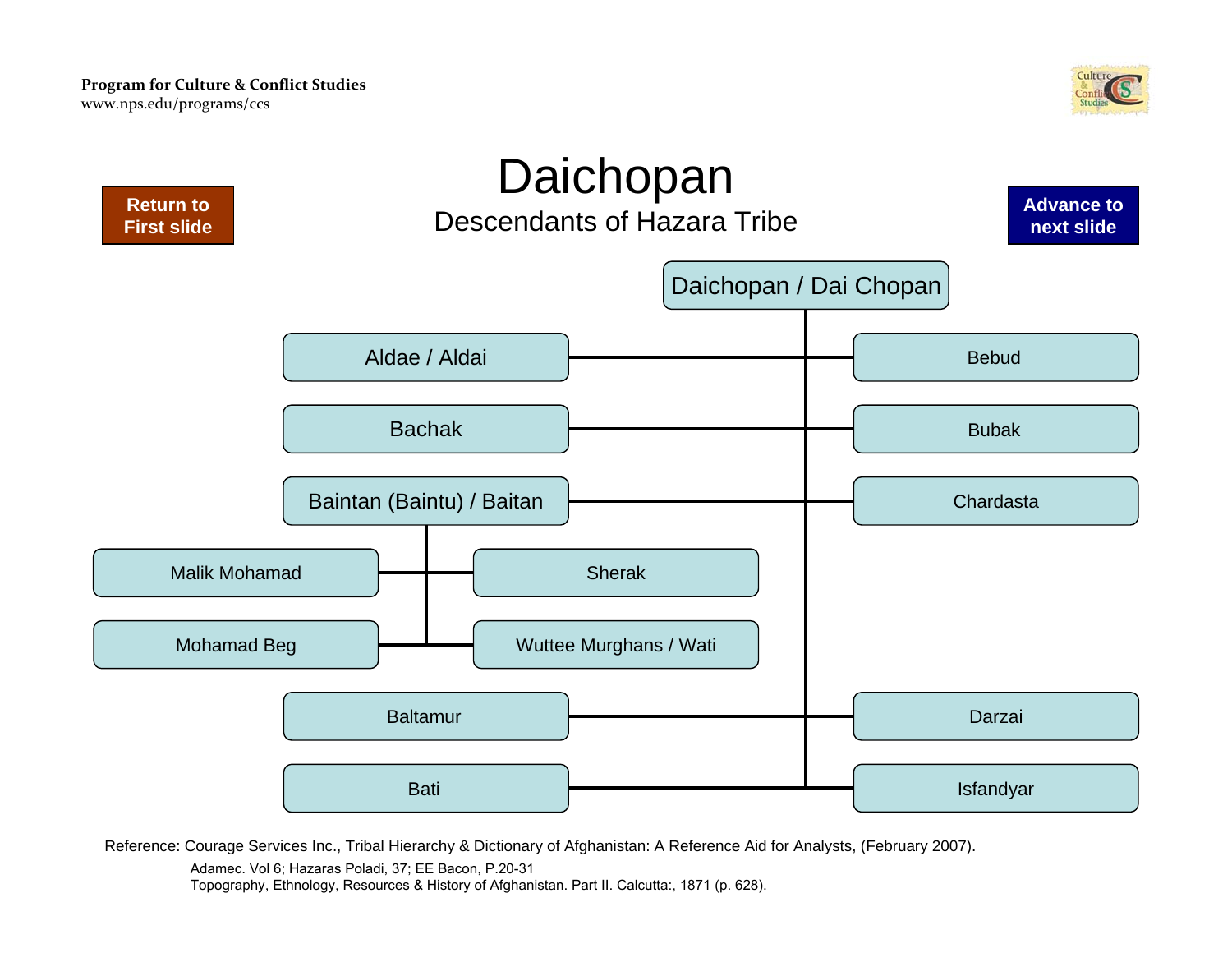

<span id="page-39-0"></span>

Adamec. Vol 6; Hazaras Poladi, 37; EE Bacon, P.20-31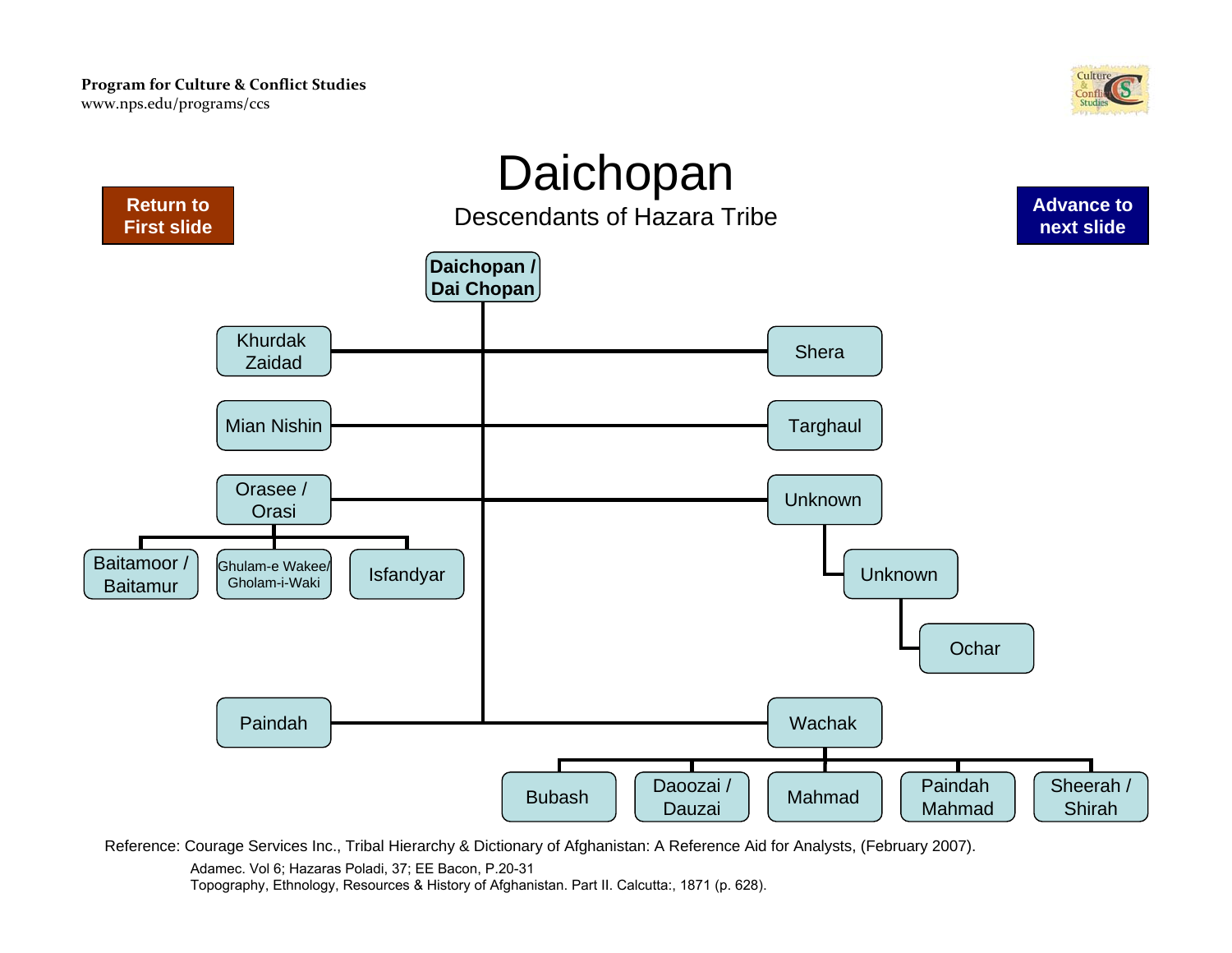

<span id="page-40-0"></span>

Adamec. Vol 6; Hazaras Poladi, 37; EE Bacon, P.20-31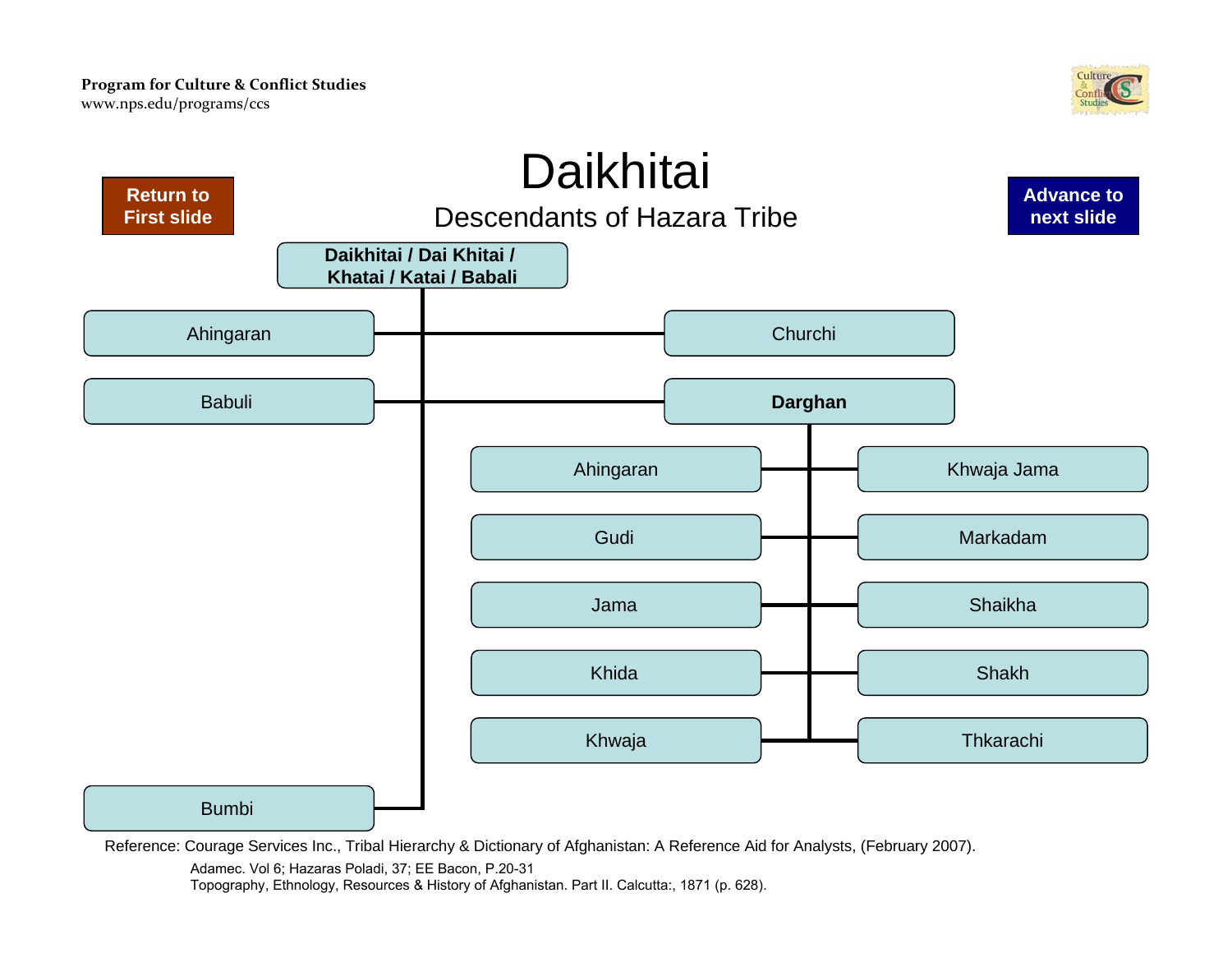

### **Daikhitai**

<span id="page-41-0"></span>

Reference: Courage Services Inc., Tribal Hierarchy & Dictionary of Afghanistan: A Reference Aid for Analysts, (February 2007).

Adamec. Vol 6; Hazaras Poladi, 37; EE Bacon, P.20-31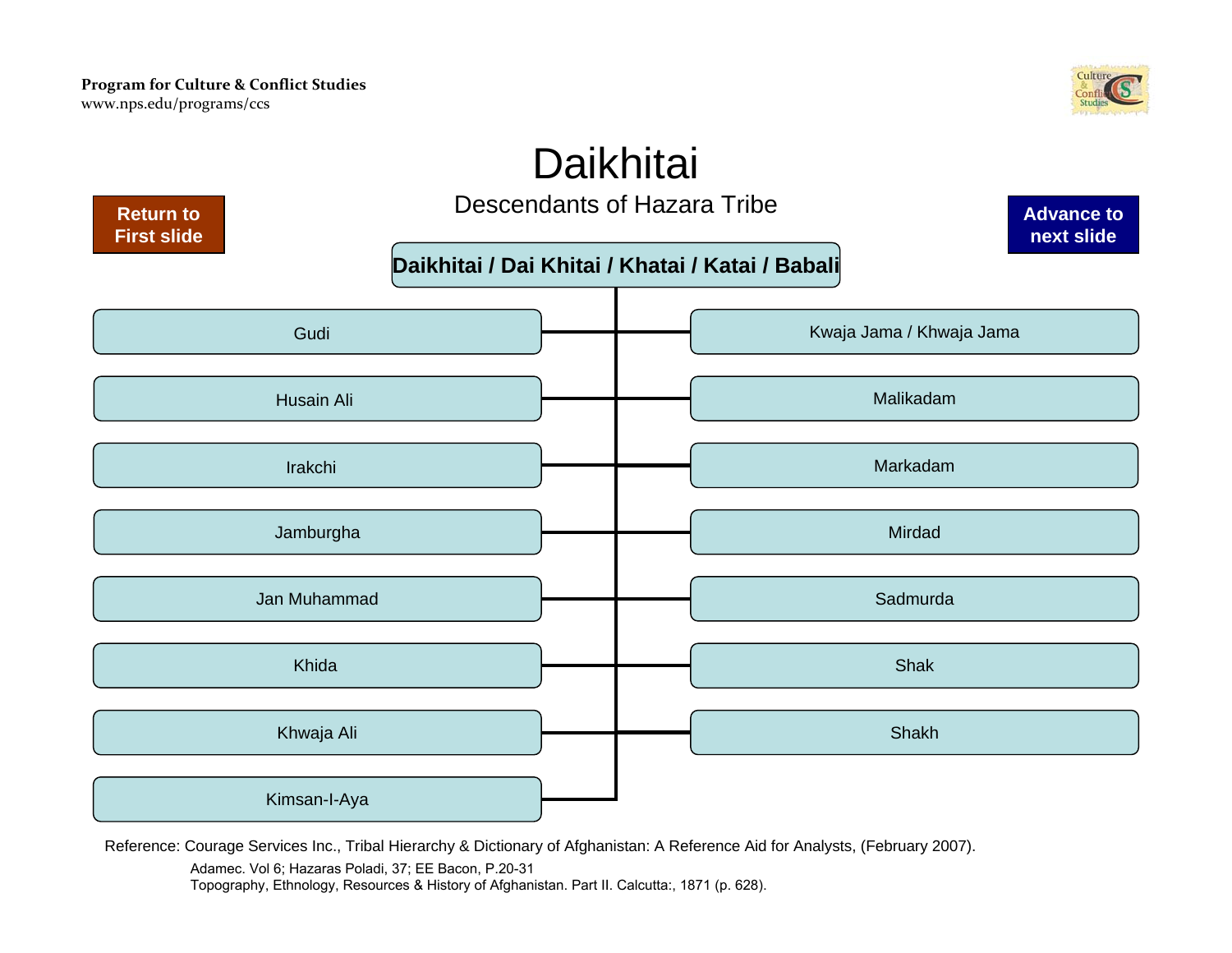

<span id="page-42-0"></span>

Adamec. Vol 6; Hazaras Poladi, 37; EE Bacon, P.20-31